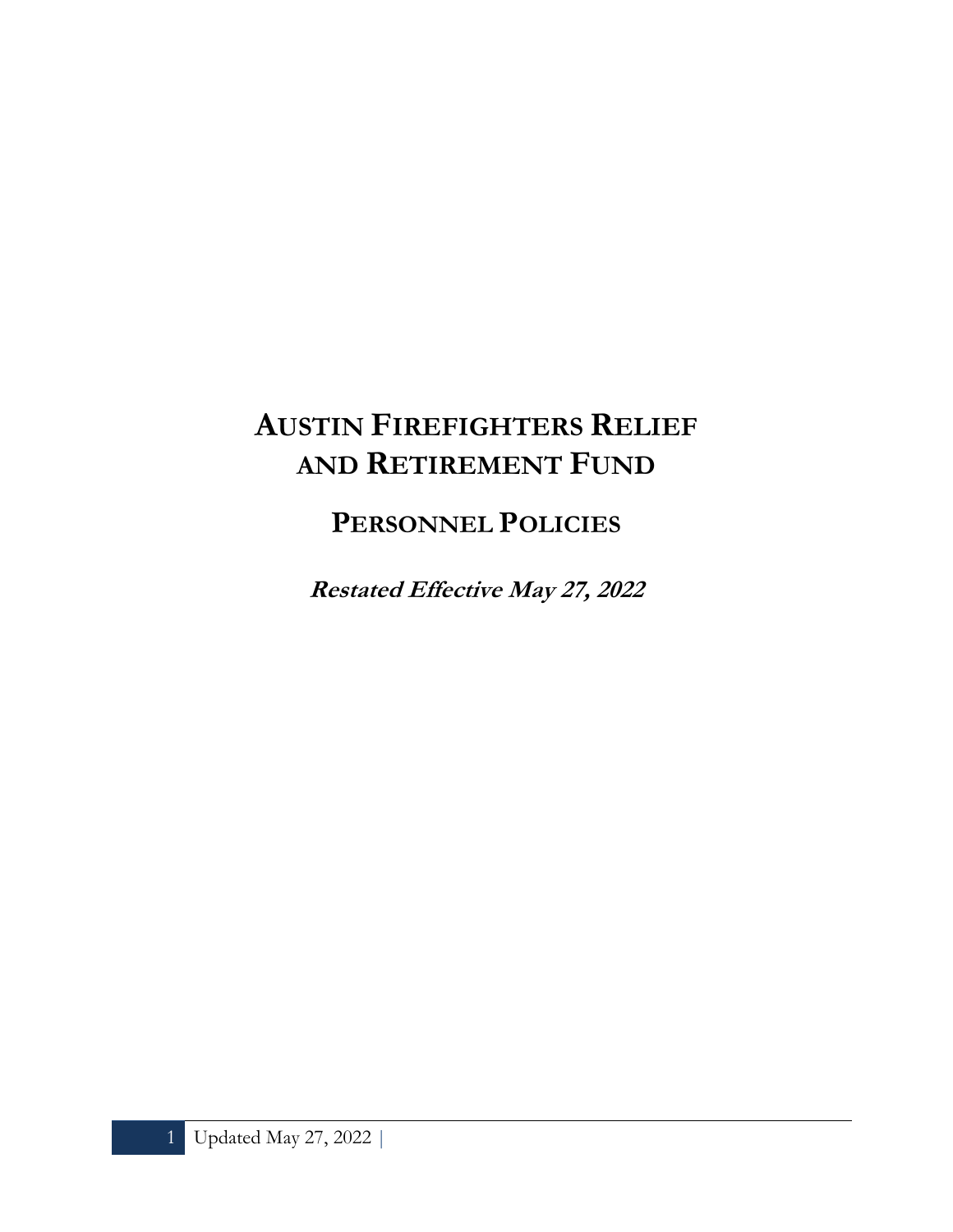# **Table of Contents**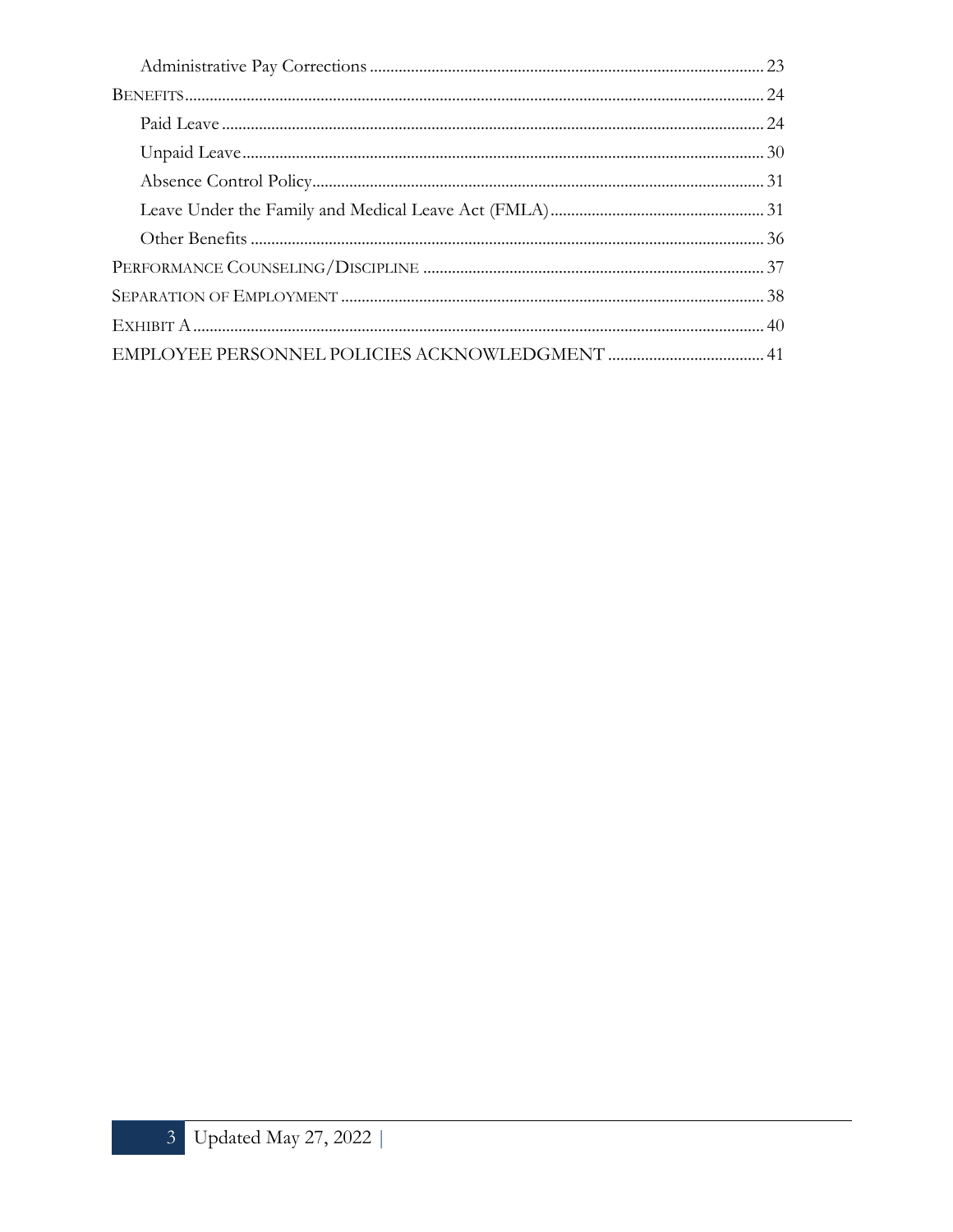# **INTRODUCTION & DISCLAIMER**

These Personnel Policies (the "Policies") contain information about employment policies and procedures for the Austin Fire Fighters Relief and Retirement Fund (hereafter referred to as the "Fund"). The policies set forth herein are approved by the Fund's Board of Trustees (hereafter referred to as the "Board") and are intended to provide a set of principles for establishing and maintaining harmonious and productive employee relationships in the conduct of Fund business.

Each employee should read and become familiar with the information contained in these Policies. Failure to comply with these Policies may result in discipline, up to and including termination of employment. The provisions in these Policies are not intended to in any way create any contractual obligations with respect to your employment. Nor are these Policies intended to create a contract guaranteeing that you will be employed for any specific time period.

For specific information about employee benefits, you should refer to the plan documents, which are controlling. The policies and procedures in these Policies are guidelines only. The Fund reserves the right to interpret and administer the provisions of these Policies as needed. Except for the policy of at-will employment, which can only be changed by the Board in a signed written contract, the Fund reserves the right to revise, delete and add to the provisions of these Policies at any time without further notice. All such revisions, deletions or additions to these Policies must be in writing and must be approved by the Board. No oral statements or representations can change the provisions of these Policies.

NOTHING IN THESE POLICIES NOR ANY OTHER COMMUNICATION BY A FUND REPRESENTATIVE OR ANY OTHER EMPLOYEE, WHETHER ORAL OR WRITTEN, IS INTENDED TO IN ANY WAY CREATE A CONTRACT OF EMPLOYMENT. UNLESS YOU HAVE A WRITTEN EMPLOYMENT AGREEMENT SIGNED BY AN AUTHORIZED FUND REPRESENTATIVE, YOU ARE EMPLOYED AT WILL AND NOTHING IN THESE POLICIES CAN BE CONSTRUED TO CONTRADICT, LIMIT OR OTHERWISE AFFECT YOUR RIGHT OR THE FUND'S RIGHT TO TERMINATE THE EMPLOYMENT RELATIONSHIP AT ANY TIME WITH OR WITHOUT NOTICE OR CAUSE.

These Policies supersede all prior versions published or distributed by the Fund and all inconsistent oral or written statements.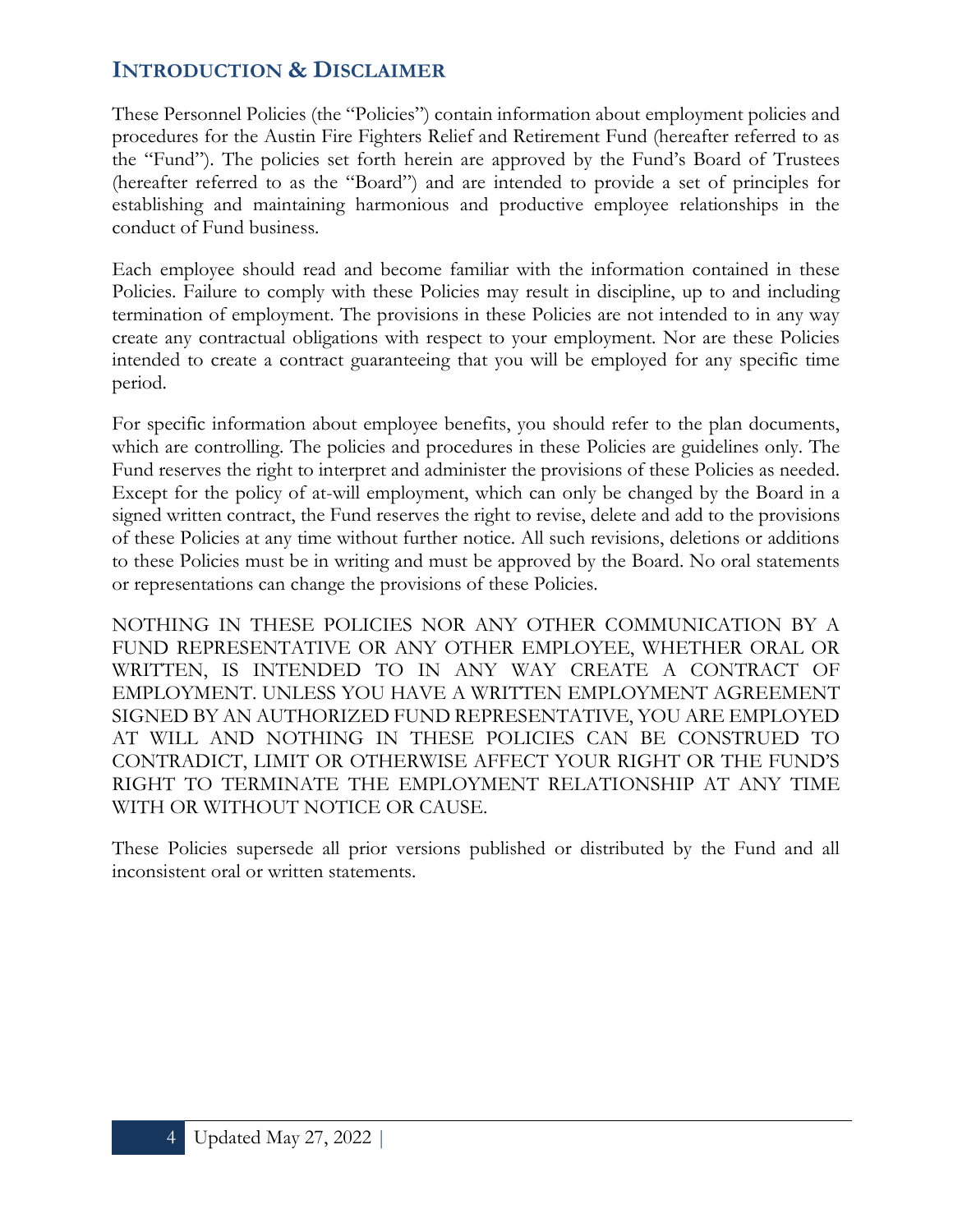# **EQUAL EMPLOYMENT OPPORTUNITY POLICY**

The Fund is an equal opportunity employer and complies with all applicable federal, state, and local fair employment practices laws. The Fund strictly prohibits and does not tolerate discrimination against employees, applicants, or any other covered persons because of race, color, religion, creed, national origin or ancestry, ethnicity, sex, gender, age, physical or mental disability, citizenship, past, current, or prospective service in the uniformed services, genetic information, or any other characteristic protected under applicable federal, state, or local law. All employees, other workers, and representatives are prohibited from engaging in unlawful discrimination. This policy applies to all terms and conditions of employment, including, but not limited to, hiring, training, promotion, discipline, compensation, benefits, and termination of employment.

#### **Americans with Disabilities Act/Reasonable Accommodation**

The Fund complies with the Americans with Disabilities Act (ADA), as amended by the ADA Amendments Act, the Texas Commission on Human Rights Act, and all applicable state and local laws. Consistent with those requirements, the Fund will reasonably accommodate qualified individuals with a disability if such accommodation would allow the individual to perform the essential functions of the job, unless doing so would create an undue hardship. If you believe you need an accommodation, refer any such request to the Executive Director. It is your responsibility to notify the Executive Director of the need for accommodation. Upon doing so, the Executive Director may ask you for your input or the type of accommodation you believe may be necessary or the functional limitations caused by your disability. Also, when appropriate, we may need your permission to obtain additional information from your physician or other medical or rehabilitation professionals. The Fund will also, where appropriate, provide reasonable accommodations for an employee's religious beliefs or practices.

#### **Prohibition on Harassment**

The Fund strictly prohibits and does not tolerate unlawful harassment against employees or any other covered persons because of race, color, physical or mental disability, religion, creed, national origin, ancestry, sex, gender, age (40 and over), citizenship, genetic information, past, current, or prospective service in the uniformed services, or any other characteristic protected under applicable federal, Texas, or local law.

All employees, other workers, and representatives are prohibited from harassing employees, unpaid interns, and other covered persons based on that individual's sex or gender and regardless of the harasser's sex or gender. Sexual harassment means any harassment based on someone's sex or gender. It includes harassment that is not sexual in nature (for example, offensive remarks about an individual's sex or gender), as well as any unwelcome sexual advances or requests for sexual favors or any other conduct of a sexual nature, when any of the following is true: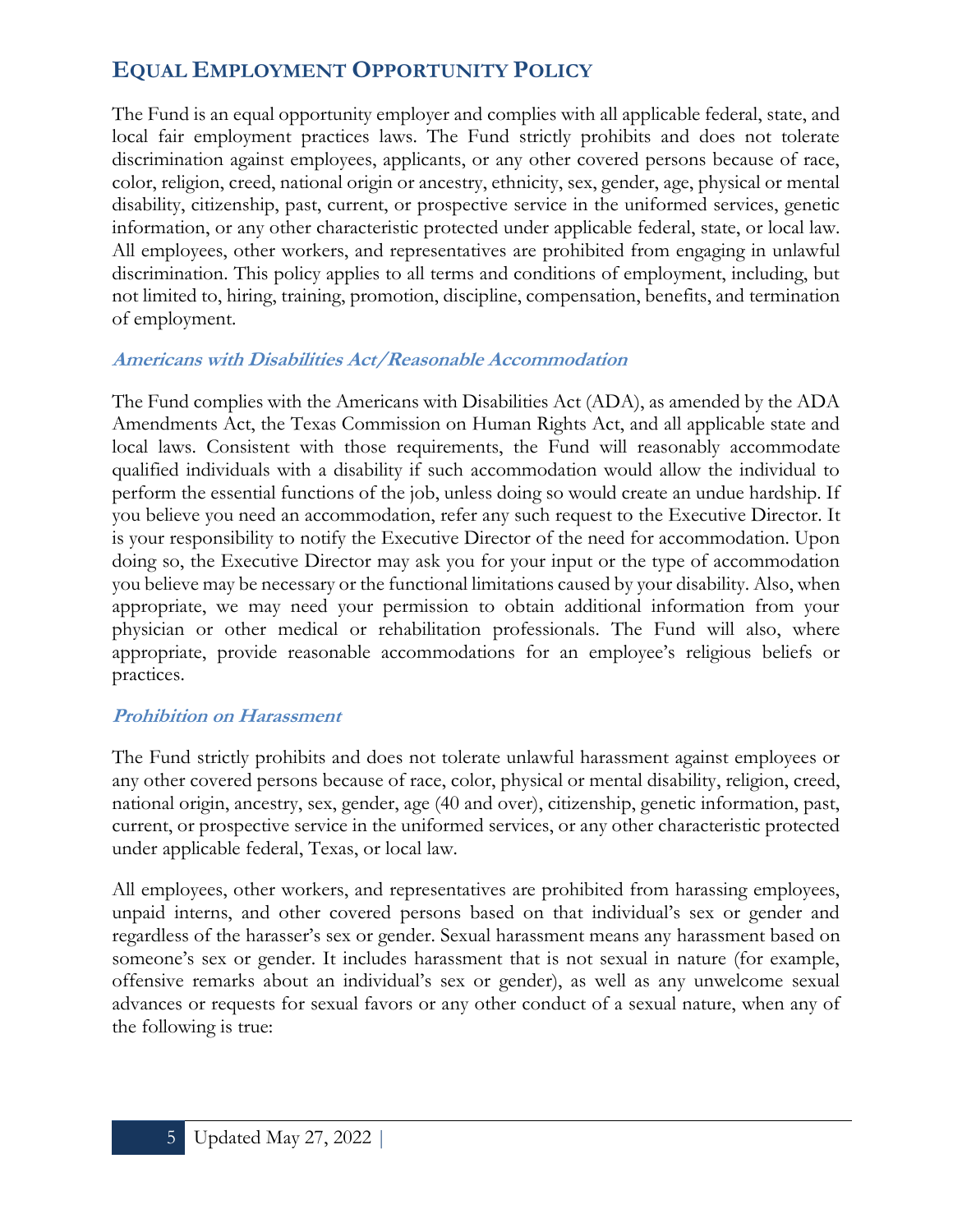- − Submission to the advance, request, or conduct is made either explicitly or implicitly a term or condition of employment.
- − Submission to or rejection of the advance, request, or conduct is used as a basis for employment decisions.
- − These advances, requests, or conduct have the purpose or effect of substantially or unreasonably interfering with an employee's work performance by creating an intimidating, hostile, or offensive work environment.

The Fund will not tolerate any form of sexual harassment, regardless of whether it is:

- − Verbal (for example, epithets, derogatory statements, slurs, sexually-related comments or jokes, unwelcome sexual advances, or requests for sexual favors).
- − Physical (for example, assault or inappropriate physical contact).
- − Visual (for example, displaying sexually suggestive posters, cartoons, or drawings, sending inappropriate adult-themed gifts, leering, or making sexual gestures).
- − Online (for example, derogatory statements or sexually suggestive postings in any social media platform including Facebook, Twitter, Instagram, Snapchat, etc.).

This list is illustrative only and not exhaustive. No form of sexual harassment will be tolerated.

The Fund's anti-harassment policy applies equally to harassment based on an employee's race, color, physical or mental disability, religion, creed, national origin, ancestry, age (40 and over), citizenship, genetic information, past, present, or prospective service in the uniformed services, or any other characteristic protected under applicable federal, Texas, or local law. Such harassment often takes a similar form to sexual harassment and includes harassment that is:

- − Verbal (for example, epithets, derogatory statements, slurs, derogatory comments, or jokes).
- − Physical (for example, assault or inappropriate physical contact).
- − Visual (for example, displaying derogatory posters, cartoons, or drawings, or making derogatory gestures).
- − Online (for example, derogatory statements or postings in any social media platform including Facebook, Twitter, Instagram, Snapchat, etc.).

This list is illustrative only and not exhaustive. No form of harassment will be tolerated.

# **Complaint Procedure**

If you are subjected to any conduct that you believe violates this policy, you must promptly speak to, write, or otherwise contact the Executive Director, or if the conduct involves the Executive Director, the Vice-Chairman of the Board, as soon as possible following the offending conduct. These individuals will ensure that a prompt investigation is conducted.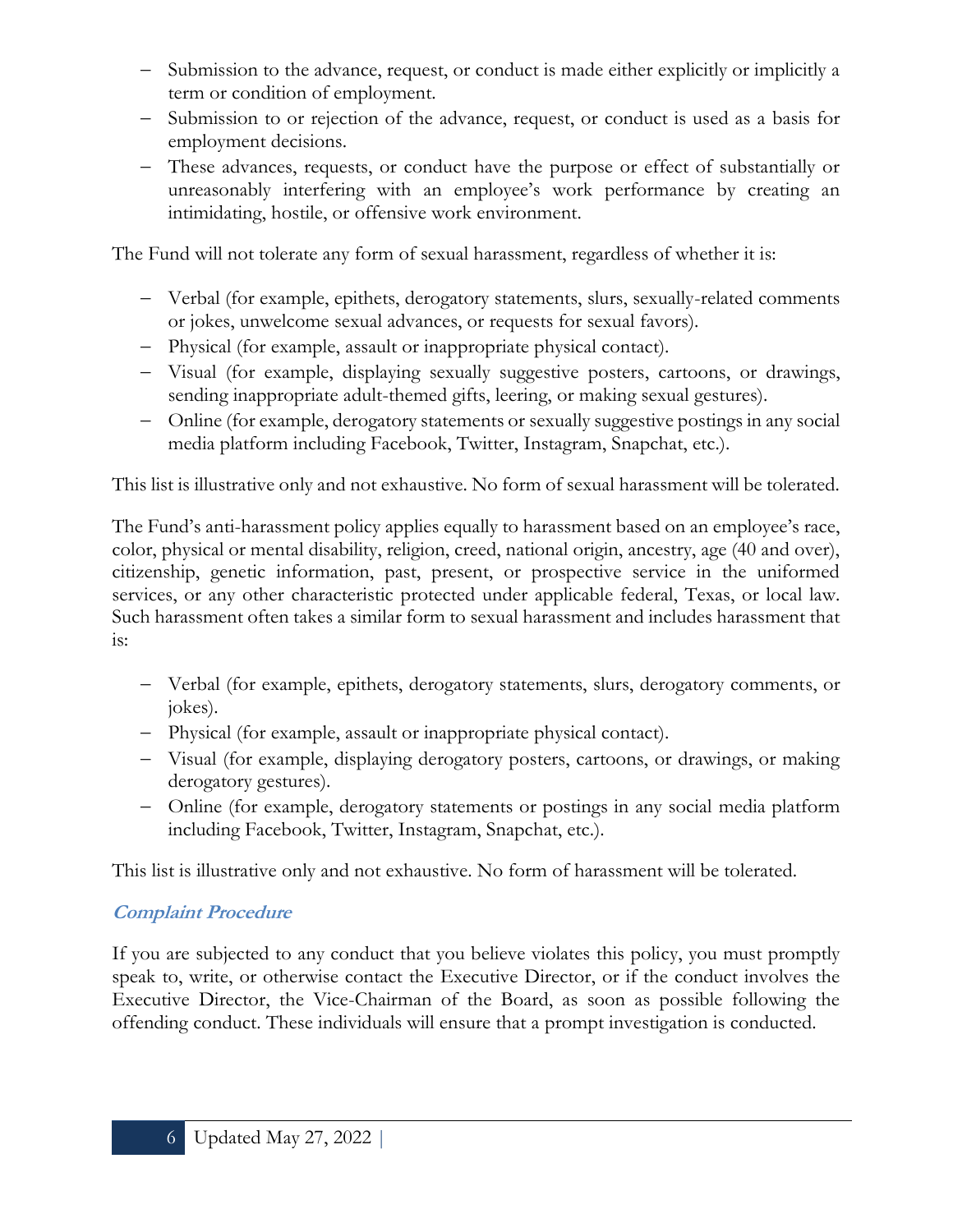Your complaint should be as detailed as possible, including the names of all individuals involved and any witnesses. The Fund will directly and thoroughly investigate the facts and circumstances of all claims of perceived discrimination and will take prompt corrective action, if appropriate.

Additionally, any employee who observes discriminatory conduct is expected to immediately intervene to stop another employee from engaging in harassing behavior and provide assistance to individuals who are victims of any form of harassment. If the harassing behavior continues, the employee who witnesses or becomes aware of the harassing behavior has a duty to report such behavior to the Executive Director, or the Board Vice-Chairman if the Executive Director is the person engaging in the harassing behavior. This does not prohibit an employee from reporting harassing behavior on the first occurrence. Failure to report a known offense to this policy may lead to disciplinary action, up to and including termination of employment. The Executive Director, or the Board Vice-Chairman as applicable, will ensure that a prompt investigation and corrective action is taken, if appropriate.

# **Prohibition Against Retaliation**

No one will be subject to, and the Fund prohibits, any form of discipline, reprisal, intimidation, or retaliation for good faith reports or complaints of incidents of discrimination of any kind, pursuing any discrimination claim or cooperating in related investigations.

The Fund is committed to enforcing this policy against all forms of discrimination. However, the effectiveness of our efforts depends largely on employees telling us about inappropriate workplace conduct. If employees feel that they or someone else may have been subjected to conduct that violates this policy, they should report it immediately. If employees do not report discriminatory conduct, the Fund may not become aware of a possible violation of this policy and may not be able to take appropriate corrective action.

#### **Violations of this Policy**

Any employee, regardless of position or title, whom the Fund determines has subjected an individual to discrimination or retaliation in violation of this policy will be subject to discipline, up to and including termination of employment.

#### **Open Door Policy**

We strive to provide a comfortable, productive, legal and ethical work environment. To this end, the Fund wants you to bring any questions, suggestions and complaints to our attention. We will carefully consider each of these in our continuing effort to improve operations.

Your suggestions and comments on any subject are important, and we encourage you to take every opportunity to discuss them with us. To help manage conflict resolution we have instituted the following problem solving procedure. Your job will not be adversely affected in any way because you choose to use this procedure.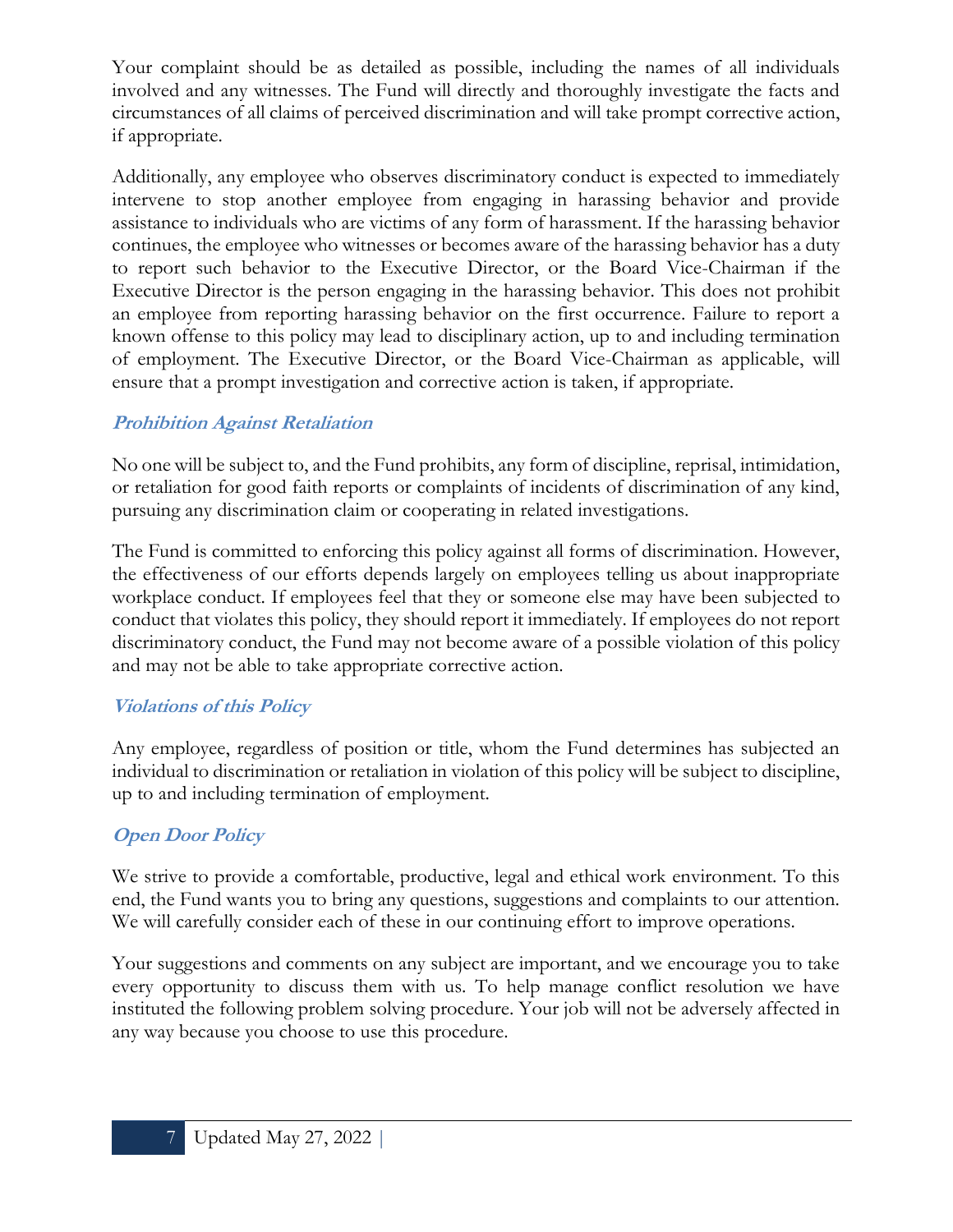If you believe there is inappropriate conduct or activity on the part of the Fund, its employees, vendors, customers, or any other persons or entities related to the Fund, you are expected to immediately bring this fact to the attention of the Executive Director.

If the Executive Director is unavailable or you believe it would be inappropriate to contact that person, you should present the problem to the Vice-Chairman of the Board.

# **CONDITIONS OF WORK**

#### **Standards of Conduct**

To function effectively, every organization must develop policies and procedures to protect its clients and to ensure that co-workers' and the Fund's rights are respected. The Fund is no exception. Generally, conduct that may be disruptive, unproductive, unethical or illegal will not be tolerated.

Violation of this Standards of Conduct Policy may lead to disciplinary action, which, based on the circumstances of the individual case, could result in corrective action up to and including termination of employment. The following is a non-exhaustive list of conduct that may violate this Policy:

- − Falsifying records.
- − Engaging in fraud.
- − Removing Fund property from the premises without authorization.
- − Stealing or attempting to steal Fund or employee property.
- − Being habitually tardy or absent.
- − Engaging in poor timekeeping.
- − Fighting on Fund property at any time.
- − Being under the influence of intoxicating substances on Fund property at any time.
- − Being insubordinate.
- − Using or abusing Fund time, property, materials or equipment without authorization.
- − Gambling on employer premises at any time.
- − Sleeping on the job.
- − Using offensive or profane language on Fund premises.
- − Bringing dangerous or unauthorized weapons onto Fund premises.
- − Being absent from work without authorization during scheduled work hours.
- − Defacing Fund property.
- − Engaging in criminal activity.
- − Violating or abusing Fund policies.
- − Neglecting job duties.
- − Bringing the Fund into serious disrepute.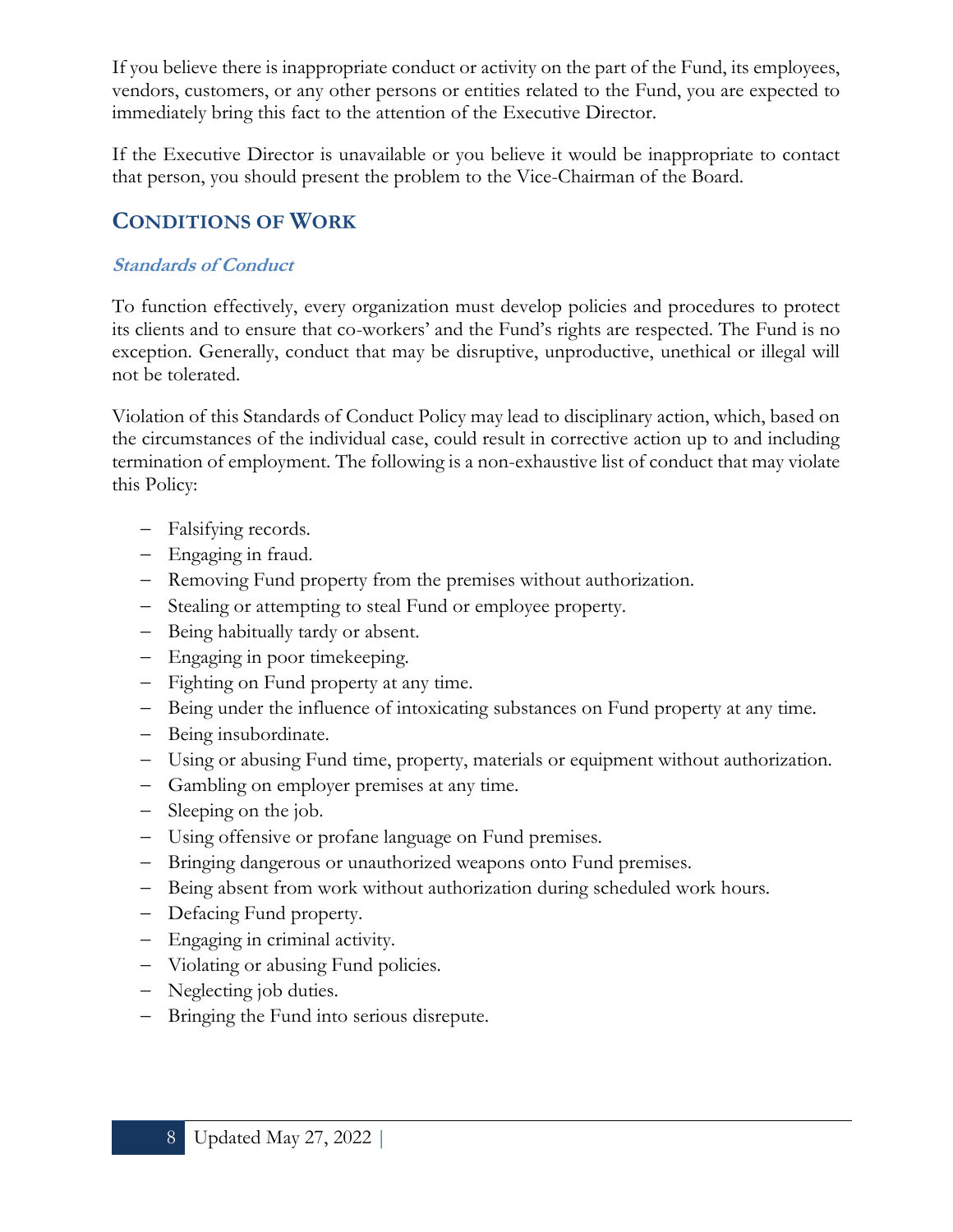The Fund may consider an employee's job performance, prior violation of the Fund's rules and policies, and other relevant circumstances in determining whether to counsel, warn, suspend or terminate an employee. It is up to the Executive Director, or the Board in the case of the Executive Director, to decide whether corrective action is appropriate.

In addition to the provisions in these Policies, employees are responsible for complying with any other federal and state laws or regulations or local ordinances governing their conduct.

This section is not intended to restrict communications or actions protected or required by state or federal law.

# **Time and Attendance**

The Fund requires regular and punctual attendance from all employees. Employees who are going to be absent for a full or partial work day or late for work must notify the Executive Director as far in advance as possible. Employees who must miss work because of emergencies or other unexpected circumstances must notify the Executive Director as soon as possible.

An employee will be considered to have taken an unexcused absence if the employee is absent from work during scheduled work hours without permission, including full or partial day absences, late arrivals and early departures. The Fund reserves the right to discipline employees for unexcused absences. Discipline may include counseling, oral or written warnings, suspensions or termination of employment, in the Fund's discretion.

# **Safety**

The Fund is committed to maintaining a safe workplace. To further its goal, the Fund may issue safety rules and guidelines. You are required to comply with all the Fund's rules and guidelines, as well as any applicable federal, state, and local laws regarding workplace safety. In addition, you must keep your work area organized and free of any potential hazards. Failure to follow the Fund's safety rules and guidelines may result in discipline, up to and including termination of employment.

Employees will not be required to perform hazardous duty without first receiving training concerning the hazard, the proper work methods, and any appropriate measures or equipment to be used. If you witness any unsafe conditions or potential hazards (such as wet floors, broken equipment or defective appliances), you must report them to the Executive Director immediately. You must report all workplace injuries, accidents, or illness as soon as possible, regardless of the severity.

# **Workplace Violence**

The Fund prohibits and will not tolerate any form of workplace violence by an employee or third party, including visitors, both at the workplace and at Fund-sponsored events.

For purposes of this policy, workplace violence includes: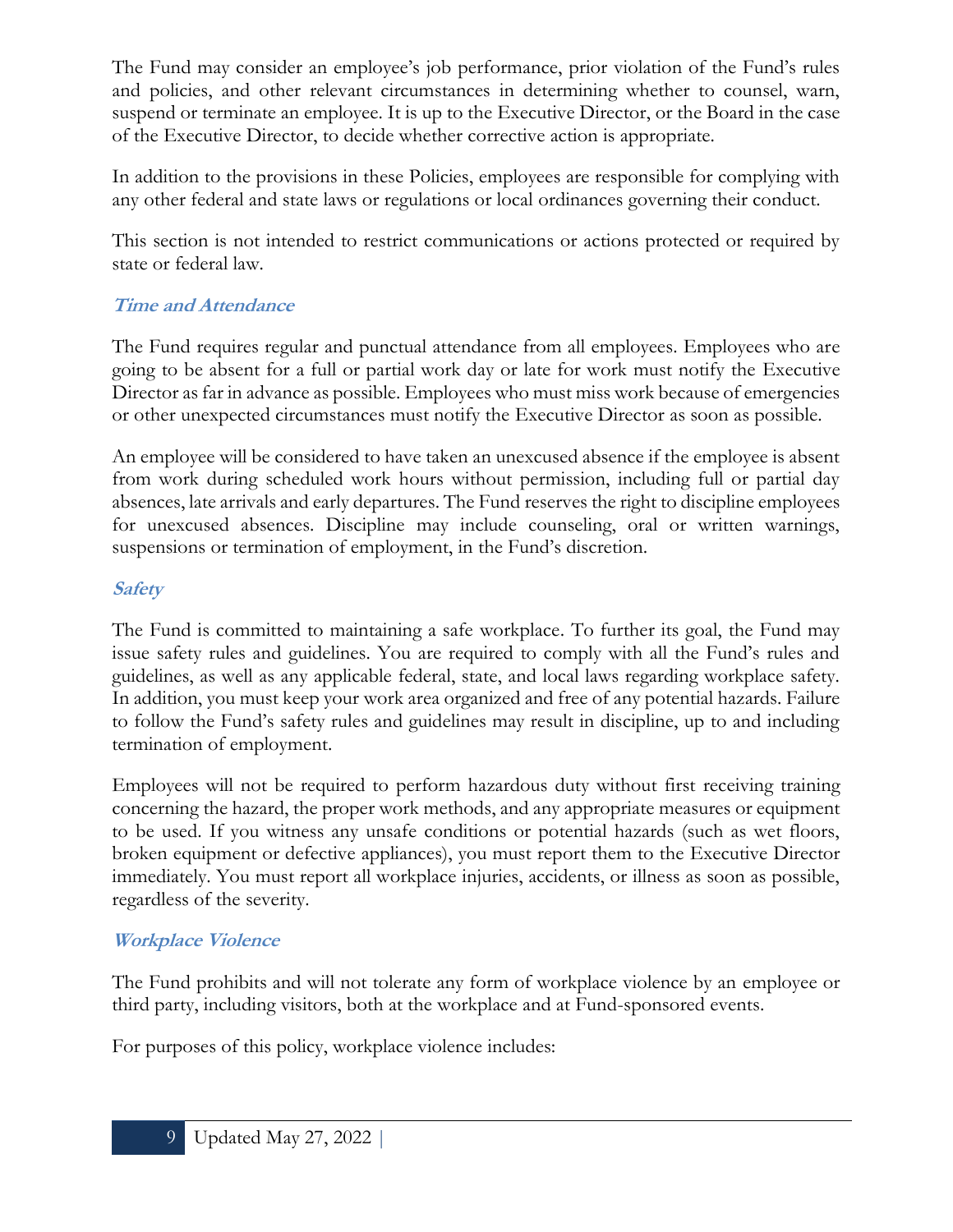- − Making threatening remarks (written or verbal).
- − Aggressive or hostile acts such as shouting, using profanity, throwing objects at another person, fighting or intentionally damaging a co-worker's property.
- − Bullying, intimidating or harassing another person (for example, making obscene phone calls or using threatening body language or gestures such as standing close to someone or shaking your fist at them).
- − Behavior that causes another person emotional distress or creates a reasonable fear of injury, such as stalking.
- − Assault.

This list is illustrative only and not exhaustive. No form of workplace violence will be tolerated.

# **Weapons**

To maintain a safe work environment, it is the policy of the Fund to prohibit its employees from possessing concealed weapons on the job and while representing the Fund in a work capacity at offsite events. Such possession of concealed weapons by any person poses a serious threat to the safety of employees, as well as to the Fund's operations, and will not be tolerated. This policy applies to any concealed weapons in Fund-owned or occupied buildings.

In accordance with Texas law, employees who have a license to carry a concealed handgun or who lawfully possess a firearm are permitted to store the firearm in a locked, personal vehicle while parked in the office-provided parking areas when the employee is lawfully on the Fund's property.

Concealed weapons include firearms of any kind, explosive devices, or any other item considered a weapon under the Texas Penal Code.

The Fund reserves the right without prior announcement to have authorized personnel conduct searches and inspections of employees, employees' personal effects, baggage, purses, and quarters in the office for the purpose of determining whether any employee is in possession of any concealed weapon. Searches may be conducted at any time without prior announcement.

Any employee who refuses to submit to a search or is found in possession of a concealed weapon will not be allowed on any Fund property and may be subject to disciplinary action up to and including termination of employment.

# **Working Conditions and Conflicts of Interest**

The Fund is committed to achieving the highest standards of professionalism and ethical conduct in its operations and activities and expects its employees to conduct their business according to the highest ethical standards of conduct and to comply with all applicable laws. This policy is intended to increase awareness of potential conflicts of interest and establish a procedure for reporting them.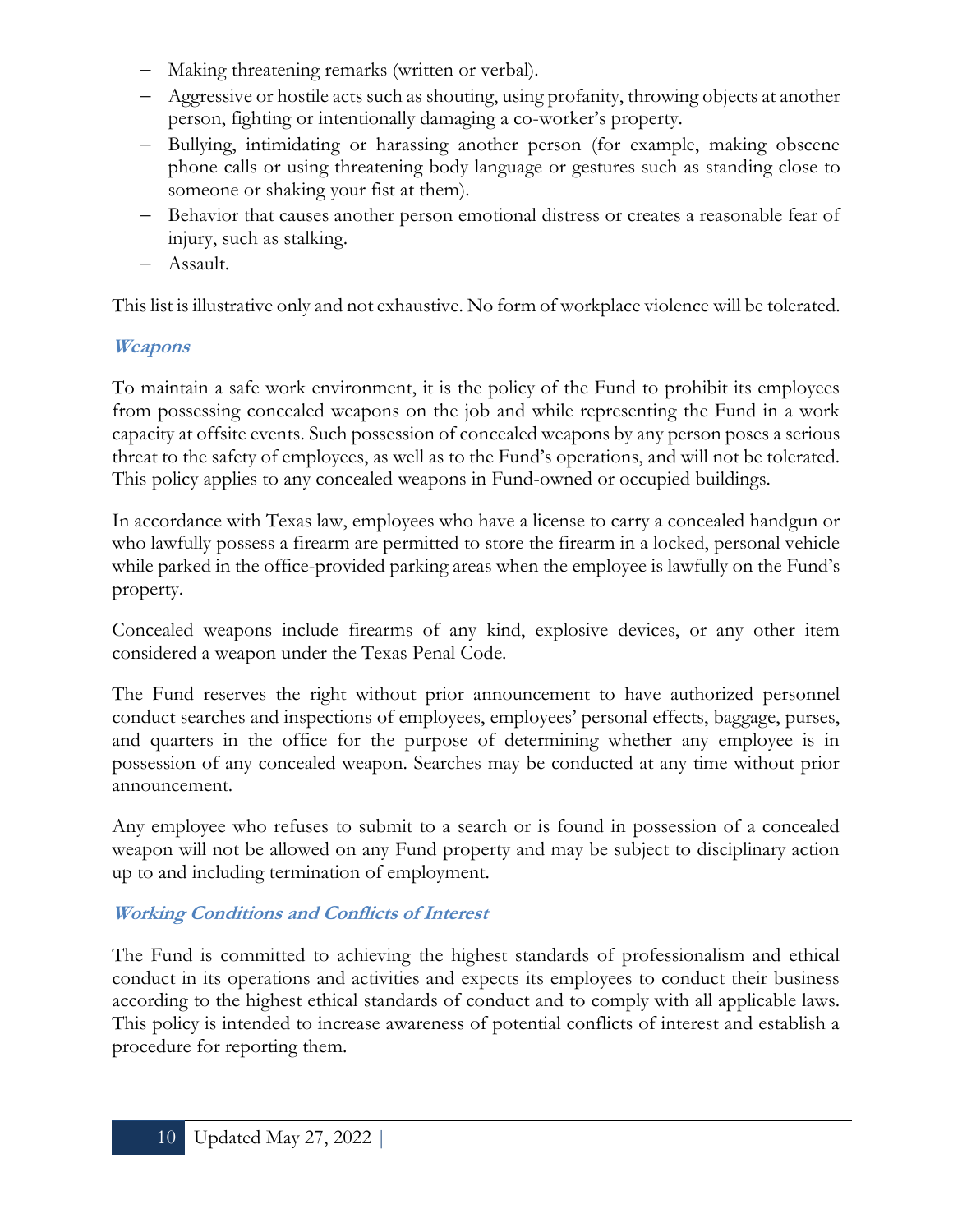Employees should actively avoid both the appearance and the fact of a conflict of interest. Employees should always act in the best interest of the Fund and not permit outside interests to interfere with their job duties. The Fund prohibits all employees from, directly or indirectly, using their position with the Fund or the Fund's relationship with its clients, customers, vendors, suppliers, or contractors for private gain or to obtain benefits for themselves or members of their family.

For purposes of this policy, a potential conflict of interest occurs when an employee's outside interests (for example, a personal or private commercial or business relationship) interfere, or could reasonably be expected to interfere, with the Fund's interests or the employee's workrelated duties. For example, a conflict of interest can occur when an employee is in a position to influence a decision that may result in a personal gain for the employee or the employee's family member as a result of the Fund's business dealings. If you have a question about whether a situation is a potential conflict of interest, please contact the Executive Director.

If you become aware of any potential conflict of interest or ethical concern regarding your employment or another employee at the Fund, you must promptly speak to, write or otherwise contact the Executive Director or, if the conduct involves the Executive Director, Vice-Chairman of the Board as soon as possible. You should be as detailed as possible. The Fund will determine whether a conflict of interest exists and what action should be taken.

# **IT Resources and Communications Systems**

The Fund's computers, networks, communications systems and other IT resources (collectively, the "Fund's IT resources and communications systems") are intended for business purposes only (except for limited personal use as described below) during working time and at all other times. To protect the Fund and its employees, it is the Fund's policy to restrict the use of all of the Fund's IT resources and communications systems as described below. Each user is responsible for using these resources and systems in a productive, ethical and lawful manner.

The Fund's policies prohibiting harassment apply to the use of the Fund's IT resources and communications systems. No one may use any of the Fund's IT resources or communications systems in a manner that may be construed by others as harassing or offensive based on race, national origin, sex, sexual orientation, age, disability, religious beliefs or any other characteristic protected by federal, state or local law.

The use of the Fund's IT resources and communications systems by an employee shall signify his or her understanding of and agreement to the terms and conditions of this policy, as a condition of employment.

#### Resources and Systems Covered by This Policy

This policy governs all of the Fund's IT resources and communications systems owned by or available at the Fund, and all use of such resources and systems when accessed using an employee's own resources, including but not limited to: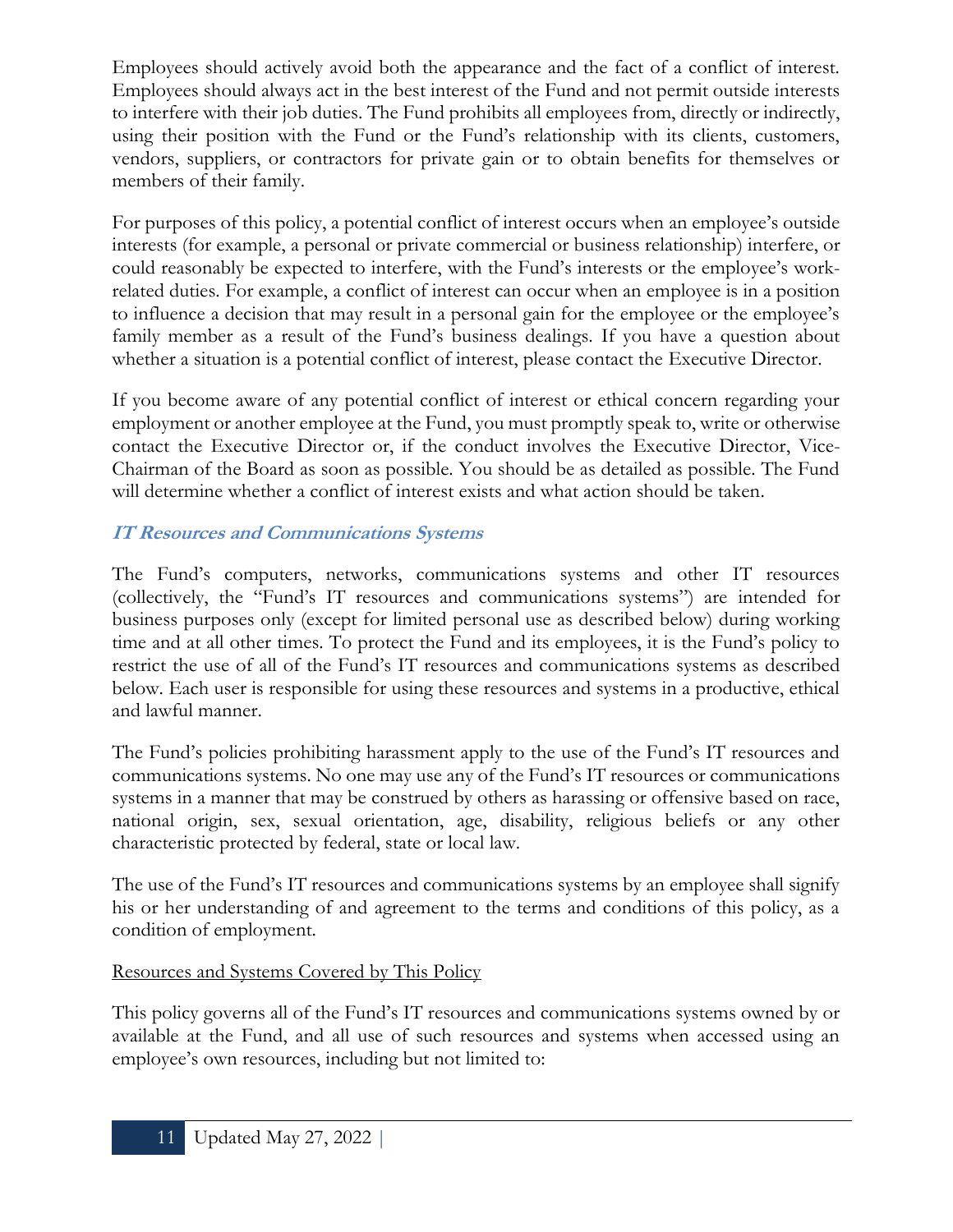- − E-mail systems and accounts.
- − Internet and intranet access.
- − Telephones and voicemail systems, including wired and mobile phones, smartphones and pagers.
- − Printers, photocopiers and scanners.
- − Fax machines, e-fax systems and modems.
- − All other associated computer, network and communications systems, hardware, peripherals and software, including network key fobs and other devices.
- − Closed-circuit television (CCTV) and all other physical security systems and devices, including access key cards and fobs.

# Security, Access and Passwords

Security of the Fund's IT resources and communications systems is the responsibility of the Executive Director, including approval and control of employees' and others' access to systems and suspension or termination of access in cases of misuse and when a user is no longer an employee or otherwise ineligible to use the systems.

It is the responsibility of each employee to adhere to IT security guidelines including but not limited to the creation, format and scheduled changes of passwords. All user names, pass codes, passwords, and information used or stored on the Fund's computers, networks and systems are the property of the Fund. No employee may use a user name, pass code, password or method of encryption that has not been issued to that employee or authorized in advance by the Fund.

No employee shall share user names, pass codes or passwords with any other person. An employee shall immediately inform the Executive Director if he or she knows or suspects that any user name, pass code or password has been improperly shared or used, or that the Fund's IT security has been violated in any way.

# No Expectation of Privacy

All contents of the Fund's IT resources and communications systems are the property of the Fund. Therefore, employees should have no expectation of privacy whatsoever in any message, files, data, document, facsimile, telephone conversation, social media post, conversation or message, or any other kind or form of information or communication transmitted to, received or printed from, or stored or recorded on the Fund's electronic information and communications systems.

You are expressly advised that in order to prevent against misuse, the Fund reserves the right to monitor, intercept and review, without further notice, every employee's activities using the Fund's IT resources and communications systems, including but not limited to e-mail (both outgoing and incoming), telephone conversations and voicemail recordings, instant messages and internet and social media postings and activities, and you consent to such monitoring by your acknowledgement of this policy and your use of such resources and systems. This might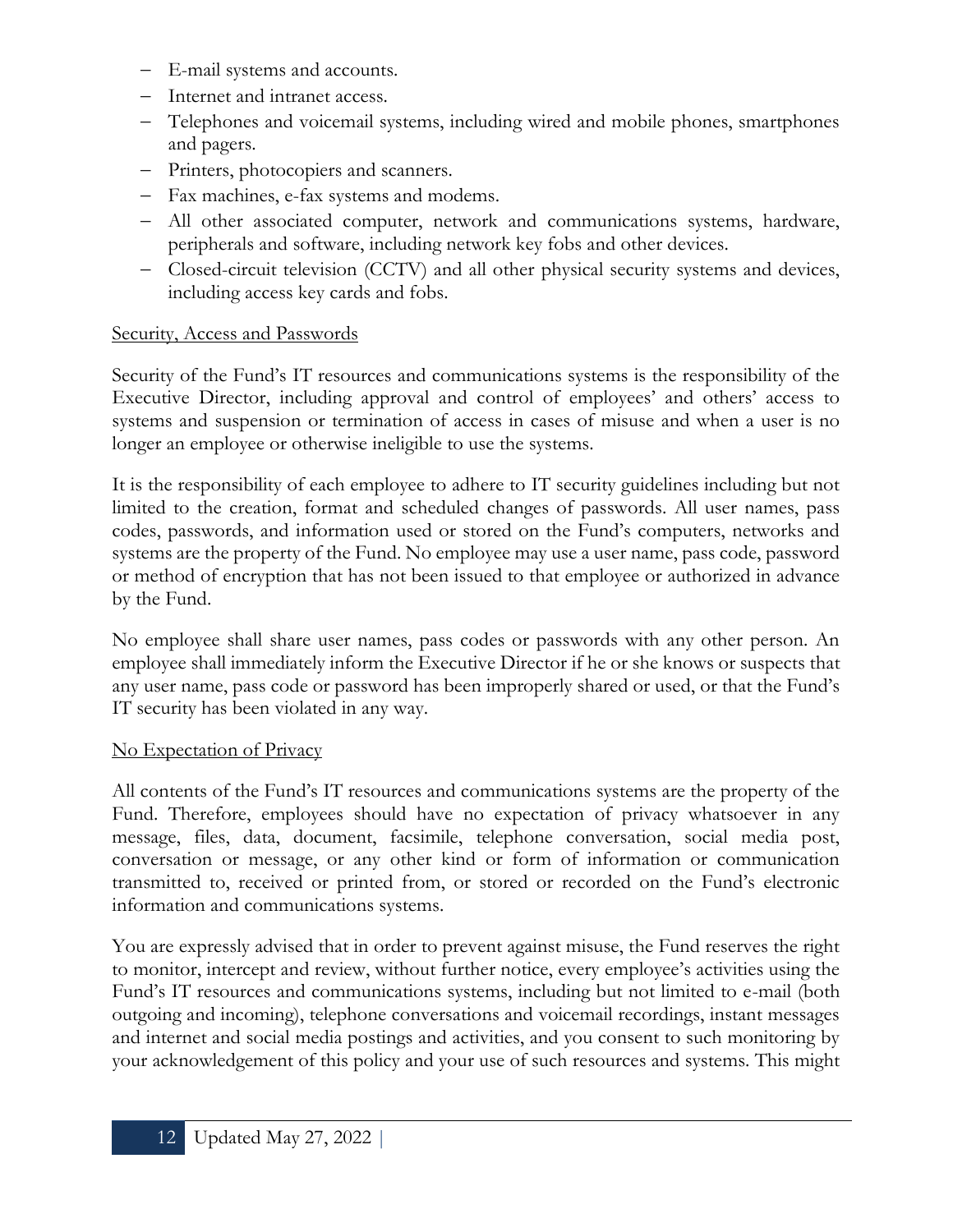include, without limitation, the monitoring, interception, accessing, recording, disclosing, inspecting, reviewing, retrieving and printing of transactions, messages, communications, postings, log-ins, recordings and other uses of the systems as well as keystroke capturing and other network monitoring technologies.

The Fund may also store copies of such data and communications for a period of time after they are created and may delete such copies from time to time without notice. Do not use the Fund's IT resources and communications systems for any matter that you desire to be kept private or confidential from the Fund.

#### Network Systems

The Fund maintains integrated computer and data communications networks to facilitate all aspects of its business. You may never sign on to any network equipment using the password or user name of another employee. No employees should access, attempt to access, alter, or delete any network document except in furtherance of authorized Fund business.

#### Downloading and Installing Software/Website Agreements

E-mail and downloading from the internet are prime sources of viruses and other malicious software. Therefore, no one may download or install any software or shareware to their hard drive that is not expressly authorized or approved by the Executive Director. In addition, employees may not accept the terms or conditions of website agreements without first obtaining approval from the Executive Director.

#### **Confidentiality**

Preservation of the Fund's confidential information is extremely important to the Fund. Treat such information accordingly and do not jeopardize it through your business or personal use of electronic communications systems, including e-mail, text messaging, internet access, social media and telephone conversations and voicemail. Disclosure of the Fund's confidential information to anyone outside the Fund is prohibited, except as required by the Open Meetings Act, the Public Information Act, or other applicable law. Ask the Executive Director if you are unsure whether to disclose confidential information to particular individuals or how to safeguard the Fund's confidential information.

This policy also prohibits use of the Fund's IT resources and communications systems in any manner that would infringe or violate the proprietary rights of third parties. Electronic communications systems provide easy access to vast amounts of information, including material that is protected by copyright, trademark, patent, and/or trade secret law and confidentiality agreements. You should not knowingly use or distribute any such material downloaded from the internet or received by e-mail without the prior written permission of the Executive Director.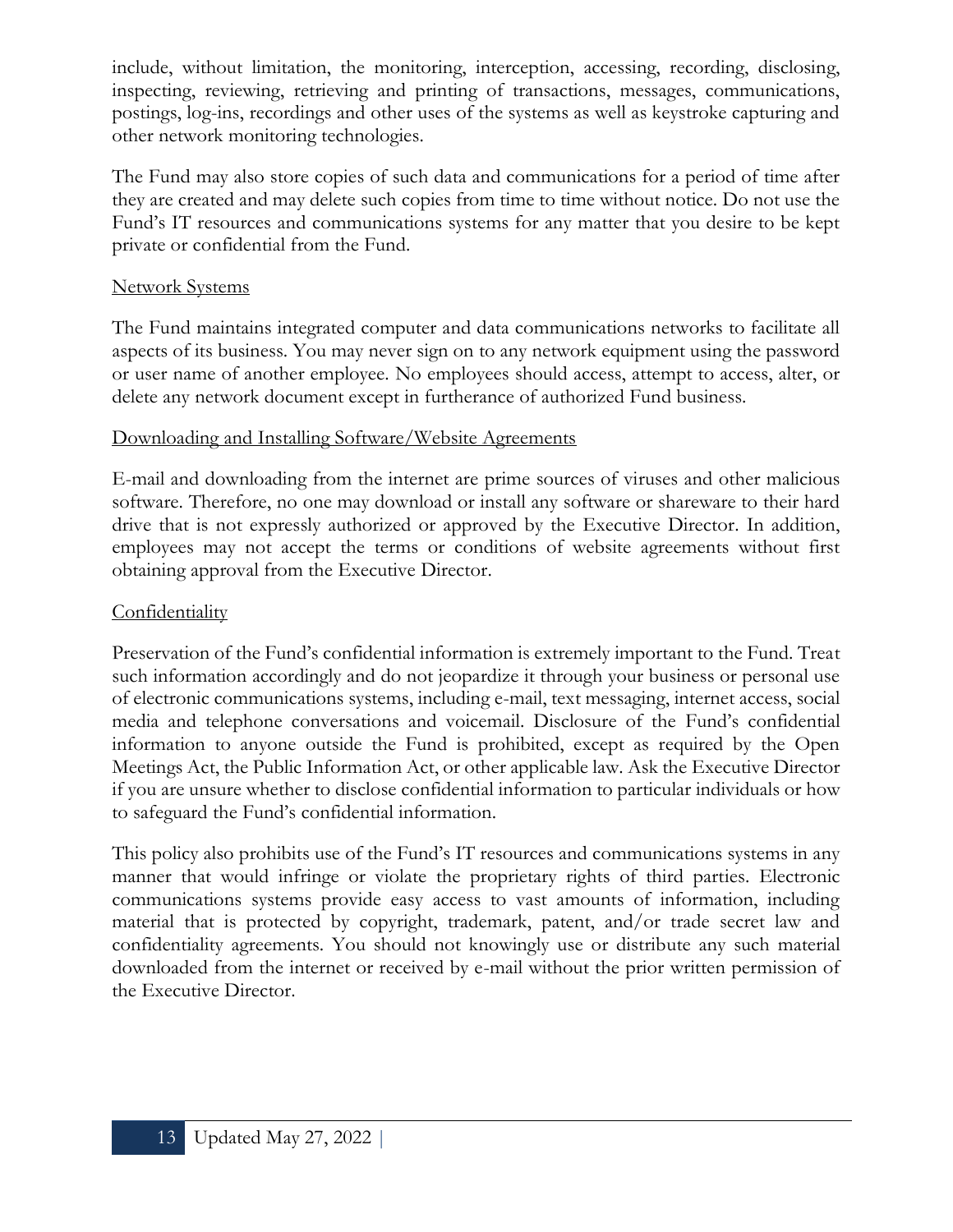#### E-mail and Text Messaging

The Fund provides certain employees with access to e-mail and/or text messaging systems for use in connection with the performance of their job duties. The Fund seeks to provide stable and secure e-mail and text messaging systems (including SMS and internet-based instant messaging) with rapid, consistent delivery times that promote communication for business purposes without incurring unnecessary costs or generating messages that are unproductive for the recipient. Many of the policies described below governing use of the Fund's e-mail and text messaging systems are aimed at reducing the overall volume of messages flowing through and stored on the network, reducing the size of individual messages, and making the system more efficient and secure.

*Spam*. Unfortunately, users of e-mail will occasionally receive unsolicited commercial or bulk e-mail (spam) which, aside from being a nuisance and a drain on IT resources, might be a means to spread computer viruses and other malicious software. Avoid opening unsolicited messages and report any suspicious e-mail to the Executive Director immediately. Delete all spam immediately. Do not reply to the message in any way, even if it states that you can request to be removed from its distribution list. If delivery persists, contact the Executive Director who will block any incoming e-mail from that address.

Users should be aware that spammers have the ability to access e-mail addresses that are listed as senders or recipients on e-mail messages, on websites, user discussion groups, and other internet areas. Therefore, you should be cautious about using and disclosing your Fund e-mail address. If you use e-mail for information gathering purposes, we strongly recommend that you not use your Fund e-mail address, but rather establish a separate e-mail account for that purpose with a free e-mail service, such as yahoo.com, hotmail.com or google.com.

*Etiquette*. Proper business etiquette should be maintained when communicating via email and text messaging. When writing business e-mail, be as clear and concise as possible. Sarcasm, poor language, inappropriate comments, attempts at humor, and so on, should be avoided. When communicating via e-mail or instant messages, there are no facial expressions and voice tones to assist in determining the meaning or intent behind a certain comment. This leaves too much room for misinterpretation. E-mail communications should resemble typical professional and respectful business correspondence.

*Personal Use of Fund-provided E-mail*. We recognize that employees might work long hours and occasionally may desire to use Fund-provided e-mail for personal use at the office or by means of the Fund's computers, networks and other IT resources and communications systems. We authorize such occasional use so long as it does not involve unprofessional or inappropriate content and does not interfere with your employment responsibilities or productivity.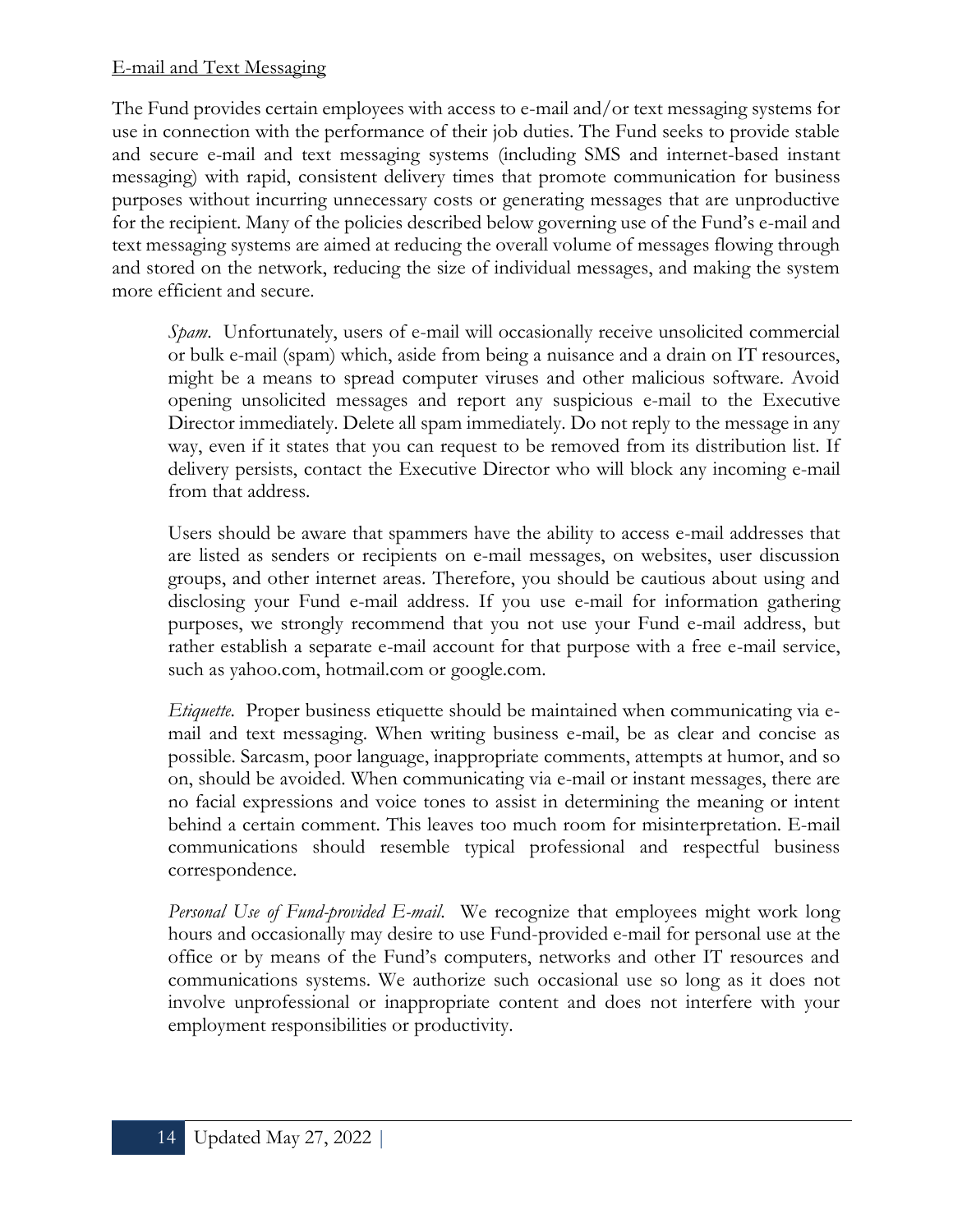#### **Internet**

The Fund provides desktop internet access to employees for use in connection with performance of their job duties. The following outlines the Fund's expectations regarding internet and social media access and use by employees.

We recognize that employees might work long hours and occasionally may desire to access the internet (including social media) for personal activities at the office or by means of the Fund's computers, networks and other IT resources and communications systems. We authorize such occasional use so long as it does not involve unprofessional or inappropriate content and does not interfere with your employment responsibilities or productivity.

Using the internet (including social media) to access pornographic, sexually explicit or "hate" sites, or any other website that might violate the law or the Fund's policies against harassment and discrimination is never permitted.

Remember that the Fund expressly reserves the right, without further notice, to monitor and review records of all websites visited by you, any postings or downloads you make while visiting websites and during your other internet activities using the Fund's IT resources and communications systems, and you consent to such monitoring and review by your acknowledgement of this policy and your use of internet access provided by the Fund.

#### Telephone and Voicemail

The Fund provides landline and/or mobile telephone access and voicemail systems to certain employees for use in connection with the performance of their job duties. To ensure that our members are provided with courteous and respectful service and to prevent misuse of the Fund's IT resources, telephone conversations and voicemail messages of every employee may, without notice, be monitored, recorded and reviewed. The Fund may also store recorded telephone conversations and voicemail messages for a period of time after they take place and may delete such recordings from time to time.

We recognize that employees might occasionally need to use Fund telephones and voicemail for personal activities. We authorize occasional personal use of the Fund's telephones and voicemail systems so long as it does not comprise unprofessional or inappropriate conversations or messages and does not interfere with your employment responsibilities or productivity. Fund telephones may not be used for commercial, religious or political solicitation, or to promote outside organizations.

Remember that the Fund expressly reserves the right, without further notice, to monitor, review and record telephone conversations and voicemail messages you have or leave whether business or personal in nature, and you consent to such monitoring, review and recording by your acknowledgement of this policy and by using any of the Fund's telephone or voicemail systems.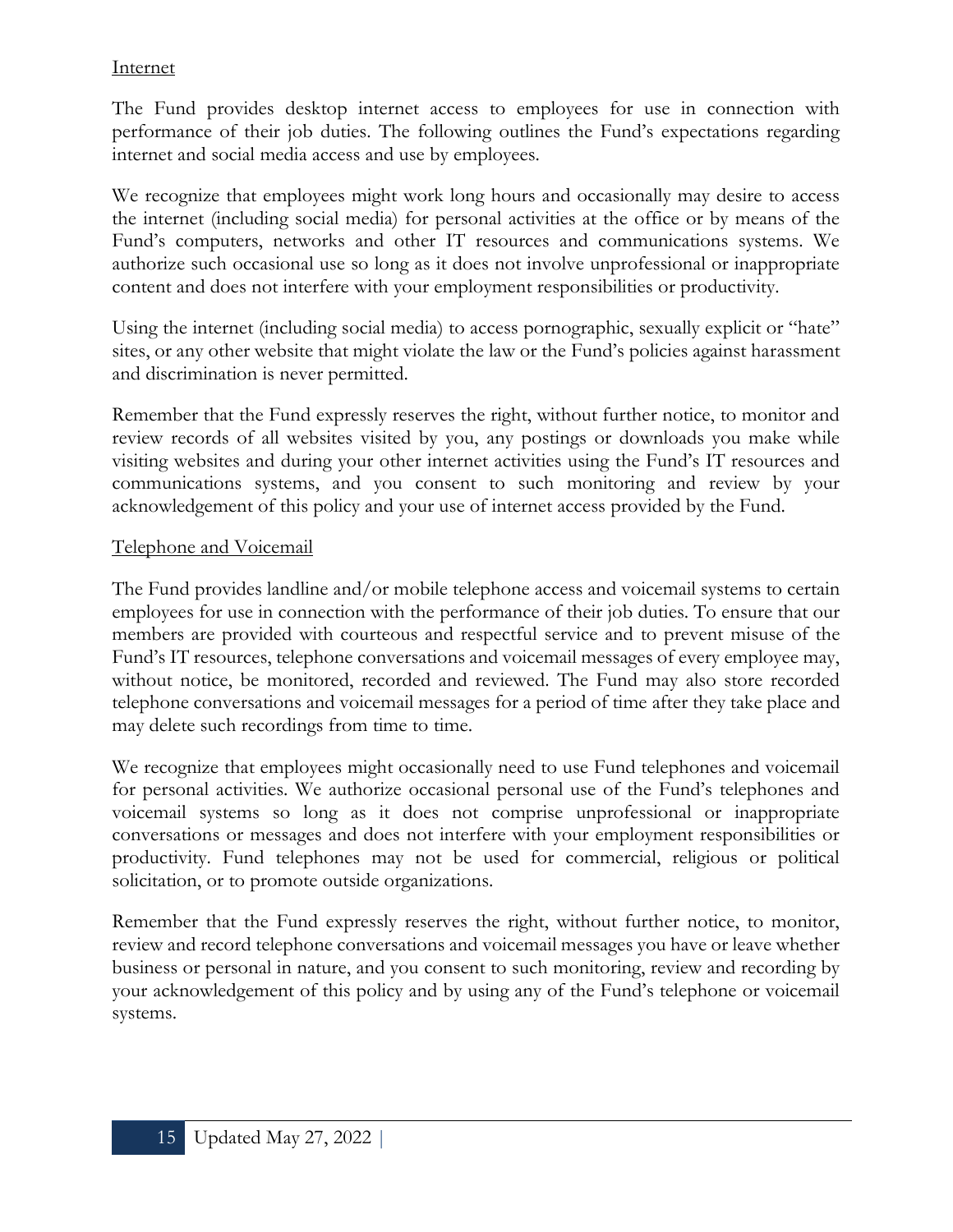# Inappropriate Use of Fund IT Resources and Communications Systems

You are never permitted to use the Fund's IT resources and communications systems, including e-mail, text messaging, internet access, social media, telephones and voicemail, for any inappropriate or unlawful purpose. This includes but is not limited to:

- − Misrepresenting yourself as another individual.
- − Sending, posting, recording or encouraging receipt of messages or information that may be offensive because of their sexual, racist, or religious content.
- − Revealing confidential information, including official Fund or employee information without authorization.
- − Conducting or soliciting illegal activities.
- − Representing your personal opinion as that of the Fund.
- − Interfering with the performance of your job or the jobs of other employees.
- − For any other purpose that violates the Fund's policies or practices.

Employees who violate any provision of this policy are subject to discipline, up to and including termination of employment.

# **Social Media**

The Fund recognizes that the internet provides unique opportunities to participate in interactive discussions and share information on particular topics using a wide variety of social media, such as Facebook, LinkedIn, Twitter, Pinterest, Tumblr, blogs and wikis. However, employees' use of social media can pose risks to the Fund's confidential information and reputation that can expose the Fund to discrimination and harassment claims and can jeopardize the Fund's compliance with state law.

To minimize these business and legal risks, to avoid loss of productivity and distraction from employees' job performance and to ensure that the Fund's IT resources and communications systems are used appropriately as explained below, the Fund expects its employees to adhere to the following guidelines and rules regarding social media use.

Apart from personal use of social media in accordance with this policy, the Fund encourages its employees to participate responsibly in these media as a means of conducting Fund business so long as all of the Fund's rules and guidelines regarding social media usage, particularly in a business context, are adhered to.

#### Compliance With Related Policies and Agreements

All of the Fund's other policies that might apply to social media use remain in full force and effect. Employees should always adhere to them when using social media.

Social media should never be used in a way that violates any of the Fund's policies or employee obligations. If your social media activity would violate any of the Fund's policies in another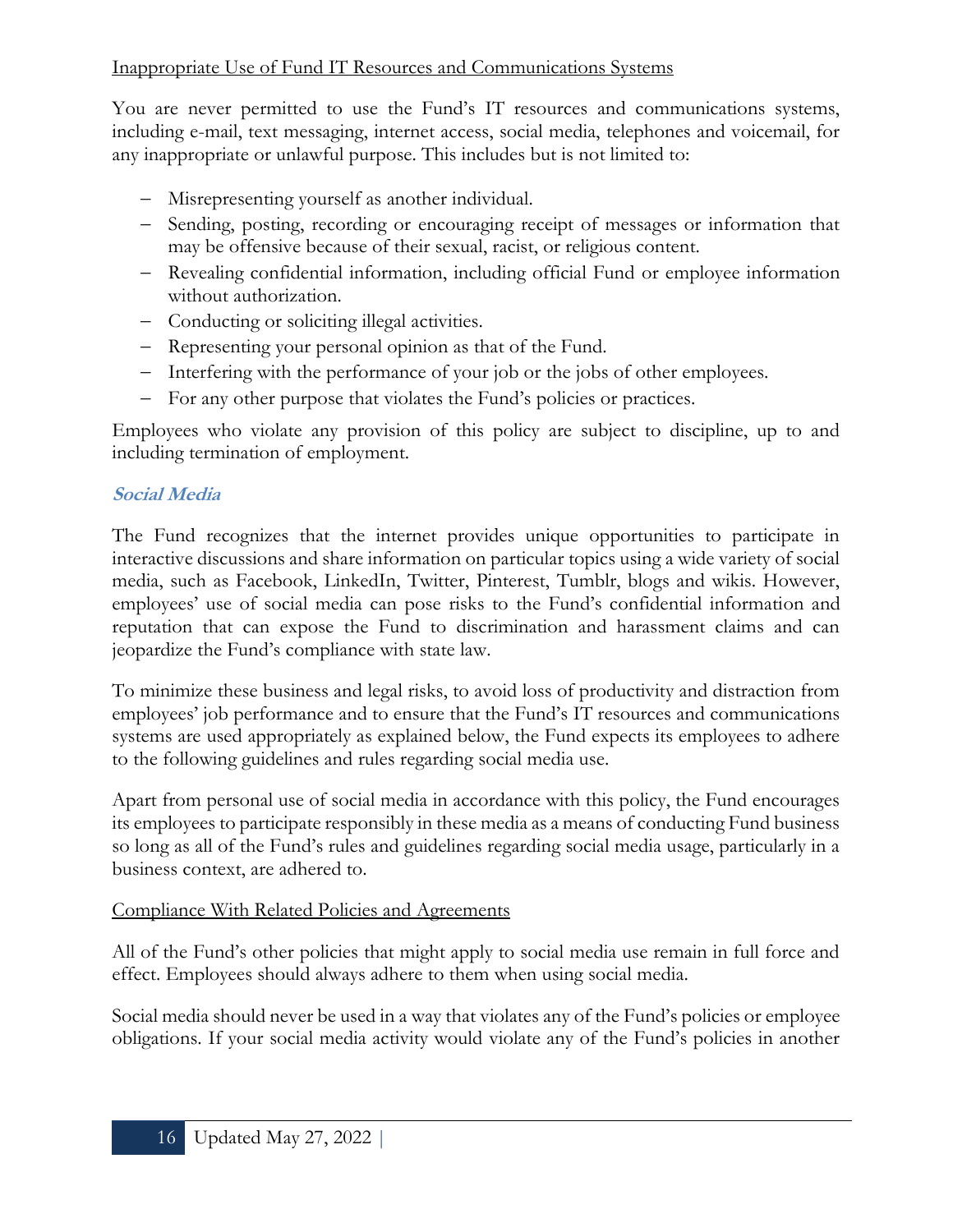forum, it will also violate them in an online forum. For example, employees are prohibited from using social media to:

- − Violate the Fund's IT resources and communications systems policies.
- − Violate the Fund's confidentiality policies.
- − Circumvent the Fund's ethics and standards of conduct policies.
- − Engage in unlawful harassment.
- − Circumvent policies prohibiting unlawful discrimination against current employees or applicants for employment.
- − Violate the Fund's privacy policies (for example, never access private passwordprotected sites of other employees without permission).
- − Violate any other laws or ethical standards (for example, never use social media in a false or misleading way, such as by claiming to be someone other than yourself or by creating an artificial "buzz" around the Fund).

Employees should also never provide references or recommendations for members on social or professional networking sites, as such references or recommendations can be attributed to the Fund and create legal liability for employees and the Fund (such as interference with prospective business contracts and allegations of wrongful termination).

#### Business Use of Social Media

If you are required to use social media as part of your job duties, you should carefully review these guidelines. Note that the Fund owns all social media accounts used on behalf of the Fund or otherwise for business purposes, including any and all log-in information, passwords and content associated with each account, such as followers and contacts. The Fund owns all such information and content regardless of the employee that opens the account or uses it and will retain all such information and content regardless of the separation of any employee from employment with the Fund. If your job duties require you to speak on behalf of the Fund in a social media environment, you must still seek approval for such communication from the Executive Director who may require you to receive training before you do so and impose certain requirements and restrictions with regard to your activities. Likewise, if you are contacted for comment about the Fund for publication, including in any social media outlet, direct the inquiry to the Executive Director and do not respond without written approval.

#### **Solicitation and Distribution**

The Fund has established this policy to govern employee solicitation and distribution of written materials, specifically to:

- − Maintain and promote safe and efficient operations, employee discipline and an attractive, clutter-free work place.
- − Minimize non-work-related activities that could interfere with member interaction, service quality and teamwork.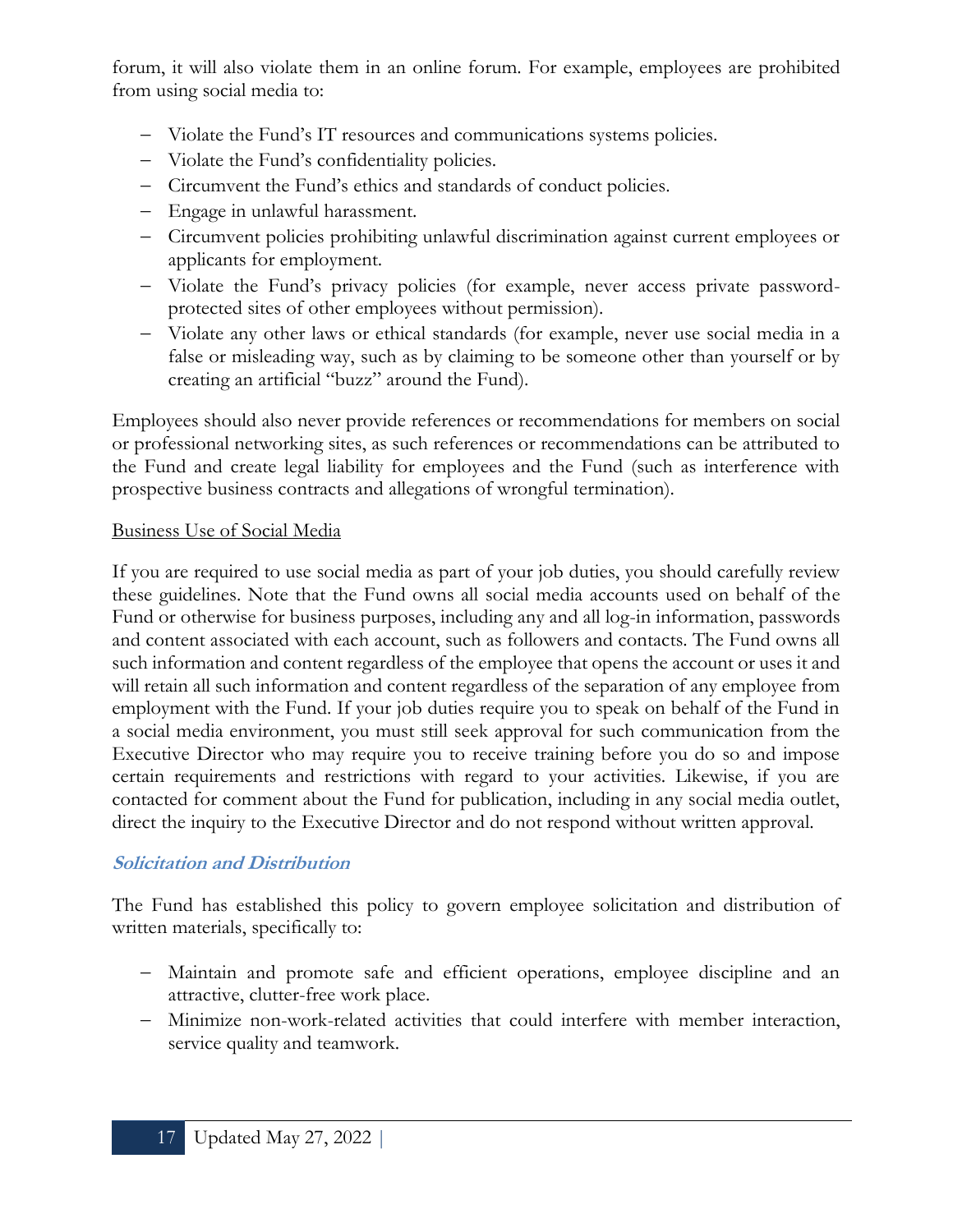Employees may not:

- − Solicit other employees during working time.
- − Distribute literature during working time.
- − Distribute literature at any time in working areas.

The sole exceptions to this policy are for solicitations and distributions related to charitable activities approved by the Fund.

Solicitation includes, but is not limited to, approaching someone in person or through Fundowned property such as computers, smartphones, e-mail systems and intranets for any of the following purposes:

- − Offering anything for sale.
- − Asking for donations.
- − Collecting funds or pledges.
- − Seeking to promote, encourage or discourage participation in or support for any organization, activity or event, or membership in any organization.
- − Distributing or delivering membership cards or applications for any organization.

Distribution includes, but is not limited to, disseminating or delivering in person or through Fund-owned property such as bulletin boards, computers, smartphones, e-mails and intranets any literature or other materials including circulars, notices, papers, leaflets or other printed, written or electronic matter (except that distributing or delivering membership cards or applications for any organization is considered solicitation and not distribution).

Working time includes any time in which either the person doing the solicitation (or distribution) or the person being solicited (or to whom non-business literature is being distributed) is engaged in or required to be performing tasks related to conducting Fund business. Working time excludes times when employees are properly not engaged in performing work tasks, including break periods and meal times.

Working areas include areas controlled by the Fund where employees are performing work, excluding, for example, cafeterias, break rooms, the Fund's e-mail system, and parking lots.

# **Dress Code and Grooming**

The Fund strives to maintain a professional atmosphere that is conducive to our business environment, contributes to the morale of all employees and projects an image of efficiency and professionalism to visitors, members, vendors or the public. Employees are relied upon to exercise common sense and good judgment regarding their clothing and appearance in the workplace and to dress in a manner that is consistent with the goals of this policy. Generally, employees should maintain a clean and neat appearance in the workplace and dress according to the requirements of their positions and accurately represent the Fund's image to the public.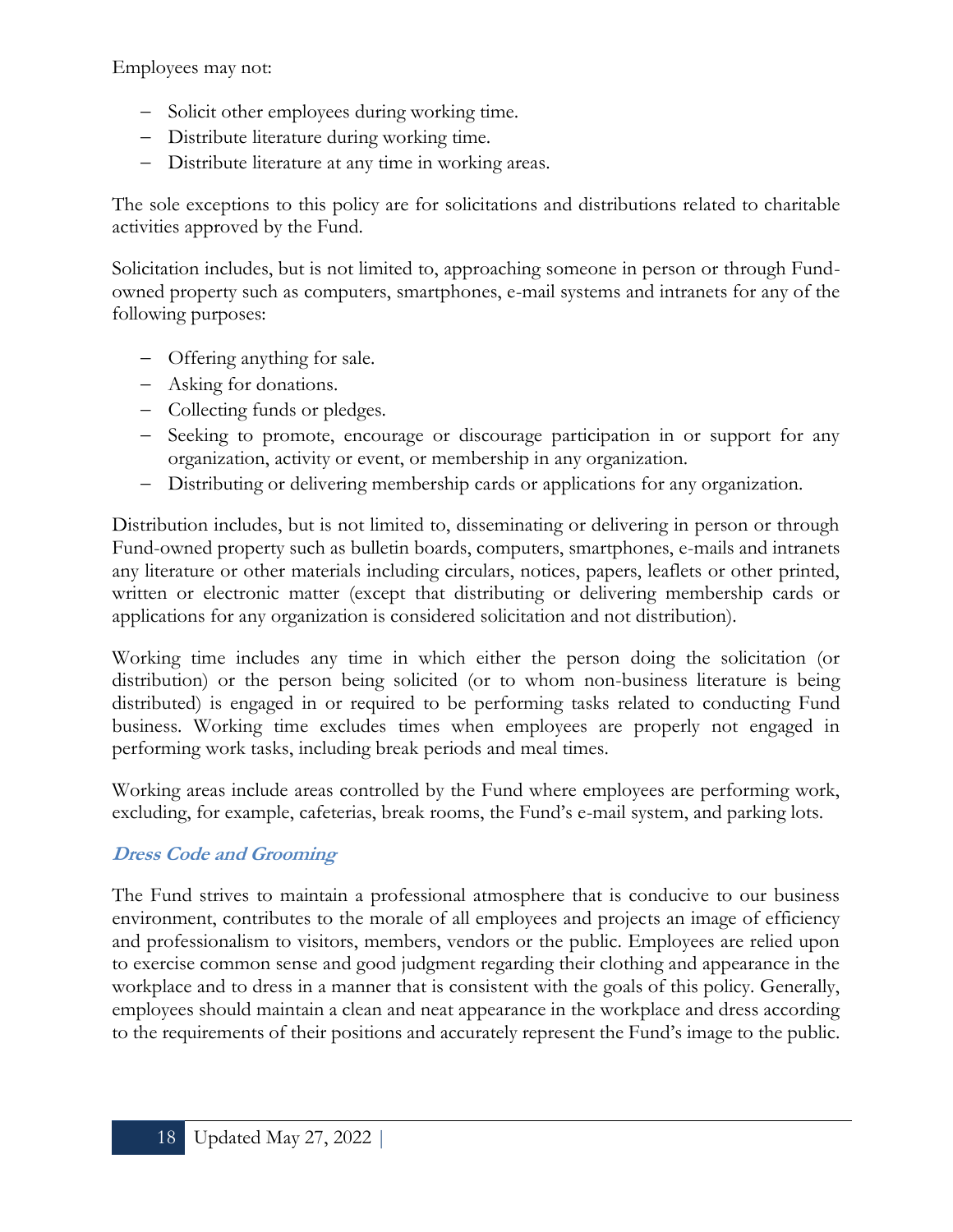Our office maintains a business casual/relaxed environment, but some clothing and grooming guidelines should be observed. For example, clothing which is not acceptable are items that are sloppy or unkempt, halter-tops, bathing suits, tank tops, or ripped jeans.

Any employee who is not dressed in proper professional attire consistent with this policy will be considered unsuitable to work and may be asked to go home and return to work appropriately dressed. Employees who disregard this policy and its standards will be subject to discipline.

Any employee that requires a reasonable accommodation for reasons based on religion, disability or other grounds protected by federal, state or local laws should contact the Executive Director. Reasonable accommodation will be granted unless it would cause an undue hardship on the Fund. Any questions about the requirements of this policy or what constitutes appropriate workplace attire should be directed to the Executive Director.

#### **Smoke-Free**

The Fund prohibits and will not tolerate smoking in the workplace, including all indoor facilities, offices, lunchrooms, breakrooms, and bathrooms. This policy applies to all employees and visitors.

For purposes of this policy, smoking includes lighting, smoking or carrying a lighted cigarette, cigar or pipe and the use of any electronic smoking device. This list is illustrative only and not exhaustive.

# **Drug-Free**

The Fund is committed to providing a safe, healthy and productive work environment. Consistent with this commitment, this policy establishes the Fund's intent to maintain a drug and alcohol-free workplace. Being under the influence of alcohol or illegal drugs (as classified under federal, state or local laws) while on the job poses serious health and safety risks to employees, which is not tolerated.

The Fund expressly prohibits the following activities at any time that employees are either (1) on duty or conducting Fund business (either on or away from the Fund's premises), or (2) on the Fund's premises (whether or not the employee is working):

- − The use, abuse or being under the influence of alcohol, illegal drugs or other impairing substances.
- − The possession, sale, purchase, transfer or transit of any illegal or unauthorized drug, including prescription medication that is not prescribed to the employee or drug-related paraphernalia.
- − The illegal use or abuse of prescription drugs.

Nothing in this policy is meant to prohibit the appropriate use of over-the-counter medication or other medication that can legally be prescribed under both federal and state law, to the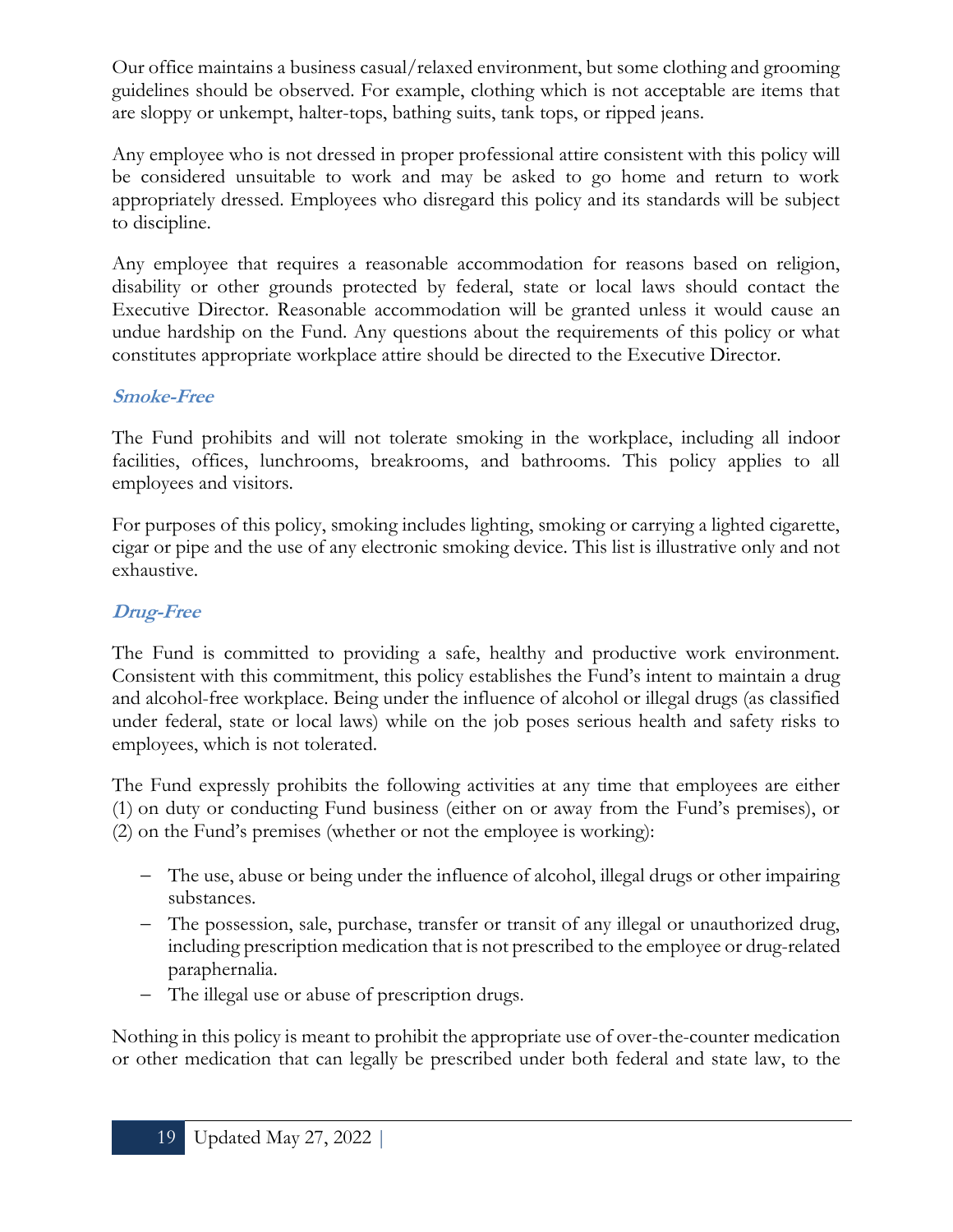extent that it does not impair an employee's job performance or safety or the safety of others. Employees who take over-the-counter medication or other medication that can legally be prescribed under both federal and state law to treat a disability should inform the Executive Director if they believe the medication will impair their job performance, safety or the safety of others or if they believe they need a reasonable accommodation before reporting to work while under the influence of that medication.

A violation of any of the above is subject to disciplinary action, up to and including termination of employment.

In order to achieve the goals of this policy and maintain a safe, healthy and productive work environment, the Fund reserves the right at all times to inspect employees, as well as their surroundings and possessions, for substances or materials in violation of this policy. This right extends to the search or inspection of clothing, desks, lockers, bags, briefcases, containers, packages, boxes, tools and tool boxes, lunch boxes and Fund-owned or leased vehicles and any vehicles on Fund property where prohibited items may be concealed. Employees should have no expectation of privacy while on the Fund premises, except in restrooms or locker rooms.

#### **Personnel Records**

The Fund will maintain personal work history records of each active employee. Records will also be maintained on inactive employees for not less than the period required by law. An employee's records are available for inspection in the Fund's office by the employee, any individual authorized by the employee, his or her immediate supervisor, or designee. The Fund will not release personnel records to individuals or agencies outside the Fund unless it is required by law.

An employee at all times has a right to inspect any and all inclusions made a part of his or her personal work history records and may at any time submit personal work history information that will be included into his or her official records. Employees will be given a copy of any written record of a disciplinary or performance counseling that is added to their personnel file.

#### **STAFFING**

#### **Selection**

The Board is responsible for selecting, hiring and overseeing the Executive Director and the Fund's Chief Investment Officer, if any. The selection, hiring and oversight of all other Fund employees is the responsibility of the Executive Director, provided that the Board shall approve the budgeted salary expense for any newly created staff position prior to the hiring of any individual to fill such position. All staffing decisions will be subject to and in compliance with the Equal Employment Opportunity Policy set forth within these Policies.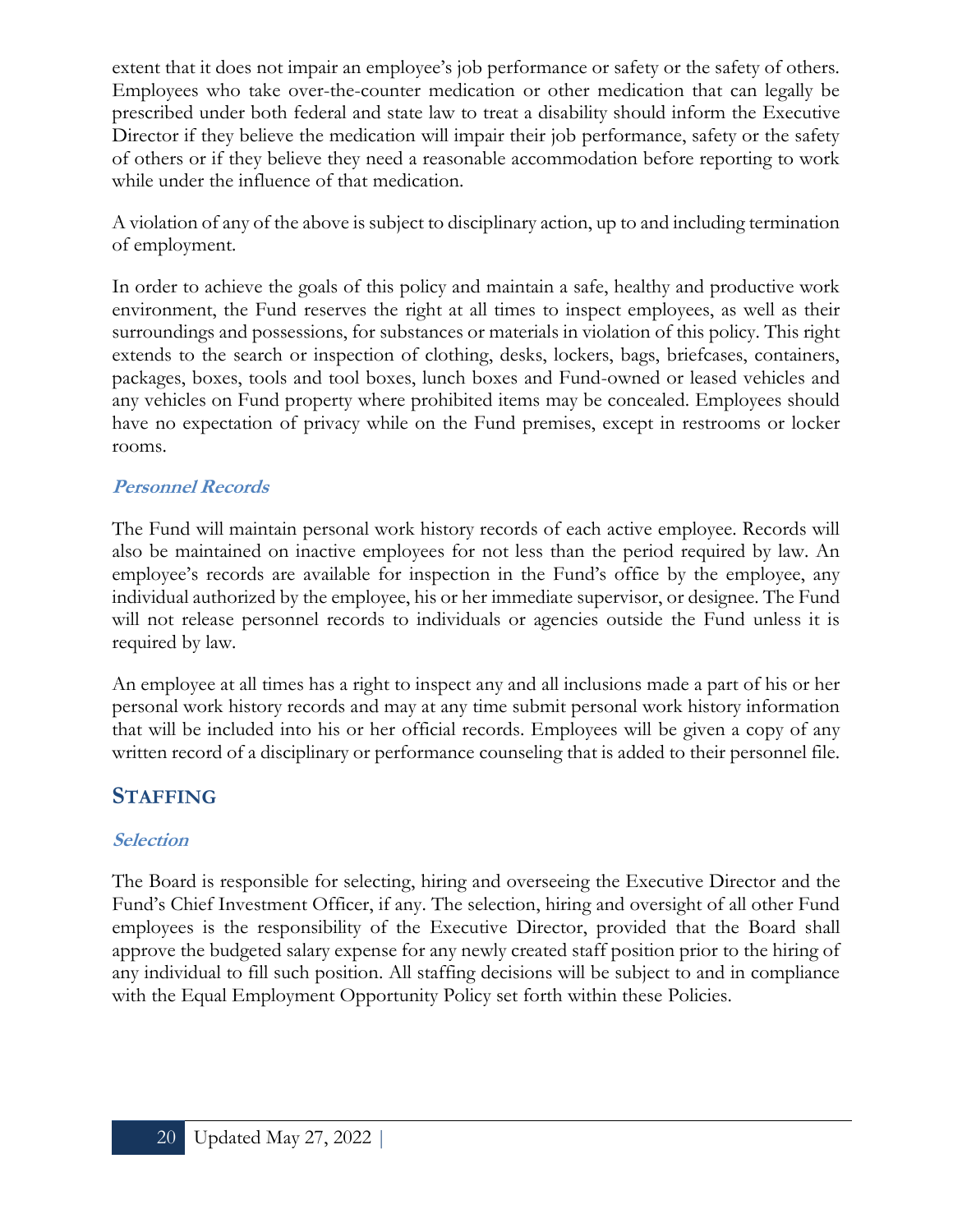# **Nepotism**

No person related within the second degree by affinity or consanguinity to the Executive Director or any member of the Board shall be hired to any office, position, clerkship, or other service of the Fund. This prohibition shall not apply, however, to any person who shall have been continuously employed by the Fund for a period of two (2) years prior to the employment of the Executive Director or appointment of any member of the Board.

#### **Temporary Employees**

Temporary employees are generally hired on a temporary or project-specific basis, with either full- or part-time hours. They are not eligible for most Fund benefits. A temporary employee who is hired into a regular position will receive service credit from the initial employment or reemployment date. Sick and vacation leave benefits which would have been accrued if the employee had occupied a regular position will be credited in a like amount to the employee at the time of change to a regular position. Other leave such as holidays, bereavement leave, etc. occurring during employment in a temporary position will not be credited.

# **PAYROLL PRACTICES AND COMPENSATION**

# **Employee Classifications**

The Fund designates each employee as either exempt or non-exempt in compliance with applicable federal, state, and local law.

**Exempt Employees**. Employees who are designated as exempt are paid a fixed salary and are not entitled to overtime pay.

**Non-exempt Employees**. Employees who are designated as non-exempt are entitled to overtime pay at a rate of one and one-half times their regular rate of pay for all hours worked over forty (40) in a workweek, as required by applicable federal, state, and local law.

The Fund also assigns each employee to one of the following categories:

**Regular Full-Time Employees**. Regular full-time employees generally work at least forty (40) hours per workweek, except for approved time off.

**Regular Part-Time Employees**. Regular part-time employees generally work twenty (20) hours or less per workweek.

**Temporary Employees**. Temporary employees are generally hired on a temporary or projectspecific basis, with either full- or part-time hours. They are not eligible for most Fund benefits.

#### **Wage and Salary**

The Board shall establish the salary for the Executive Director and conduct an annual review of such position in accordance with its Governance Policy. The Board will periodically review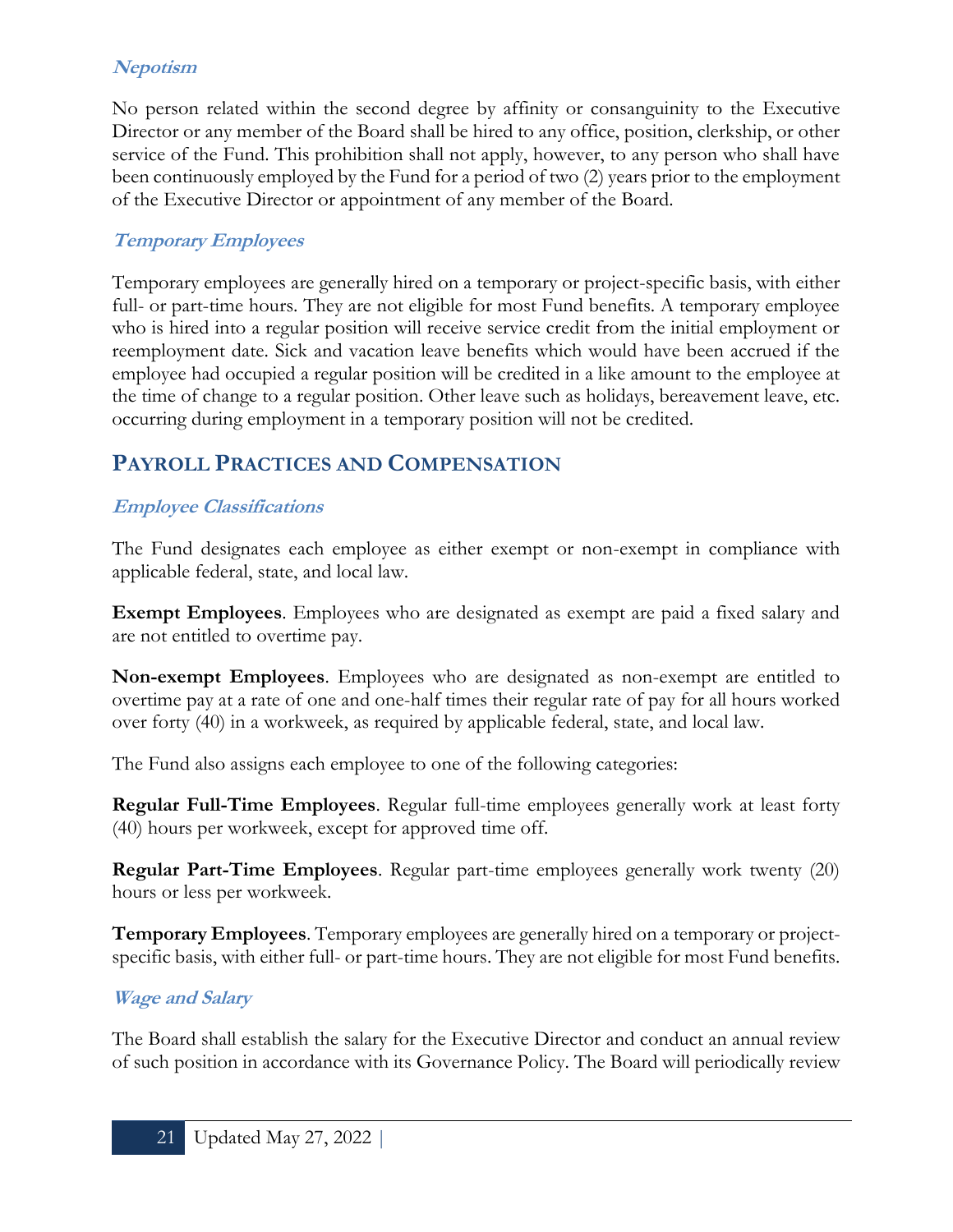the compensation of the Executive Director to ensure that it is comparable to compensation offered to individuals in similar positions by other Texas and US public pension funds. In addition, the Board may establish a salary range for the Executive Director, and if established, the Executive Director's salary shall fall within the Board-approved range for the position. The salary range for the Executive Director as adopted by the Board (if any) will be set forth in Exhibit  $\Lambda$  to this Policy.

The Executive Director is responsible for establishing the salary for all other Fund employees that reflects a rate appropriate for the level and type of work performed in relation to the competitive labor market, provided that the Board shall approve the budgeted compensation expense for any newly created staff position(s) prior to filling such position(s). The Executive Director will maintain a list or organization chart reflecting current employee positions at the Fund. The Executive Director will periodically review the compensation of all employees other than the Executive Director to ensure that it is comparable to compensation offered to individuals in similar positions by other Texas and US public pension funds. As a result of such a review, the Executive Director may develop and maintain a salary range for each staff position at the Fund other than the Executive Director position.

The Executive Director is responsible for evaluating each Fund employee other than the Executive Director and reviewing his or her salary level at a time which the Executive Director deems appropriate and may provide salary increases for outstanding performance or as a cost of living adjustment.

#### **Workweek and Business Hours**

The Fund's workweek is seven (7) days, beginning on Monday morning at 12:00 a.m. and ending the following Sunday night at 11:59 p.m. Full-time employees are expected to work eight (8) hours per workday, five (5) days per workweek, exclusive of meal/lunch breaks and rest periods.

The Fund's normal business hours are Monday through Friday, 8 a.m. to 5 p.m. The Fund's office shall be staffed during normal business hours in accordance with the business needs of the Fund. An employee may work outside of normal business hours as approved by the Executive Director. Employees may be required to come in early, work late, or work overtime from time to time, depending on various factors, such as workloads, staffing needs, and special projects.

Non-exempt employees subject to this policy are required to accurately record all time worked in accordance with the Fund's timekeeping procedure.

#### **Payroll Deductions**

The Fund is required by law to make certain deductions from your pay each pay period, including:

− Federal and state income taxes.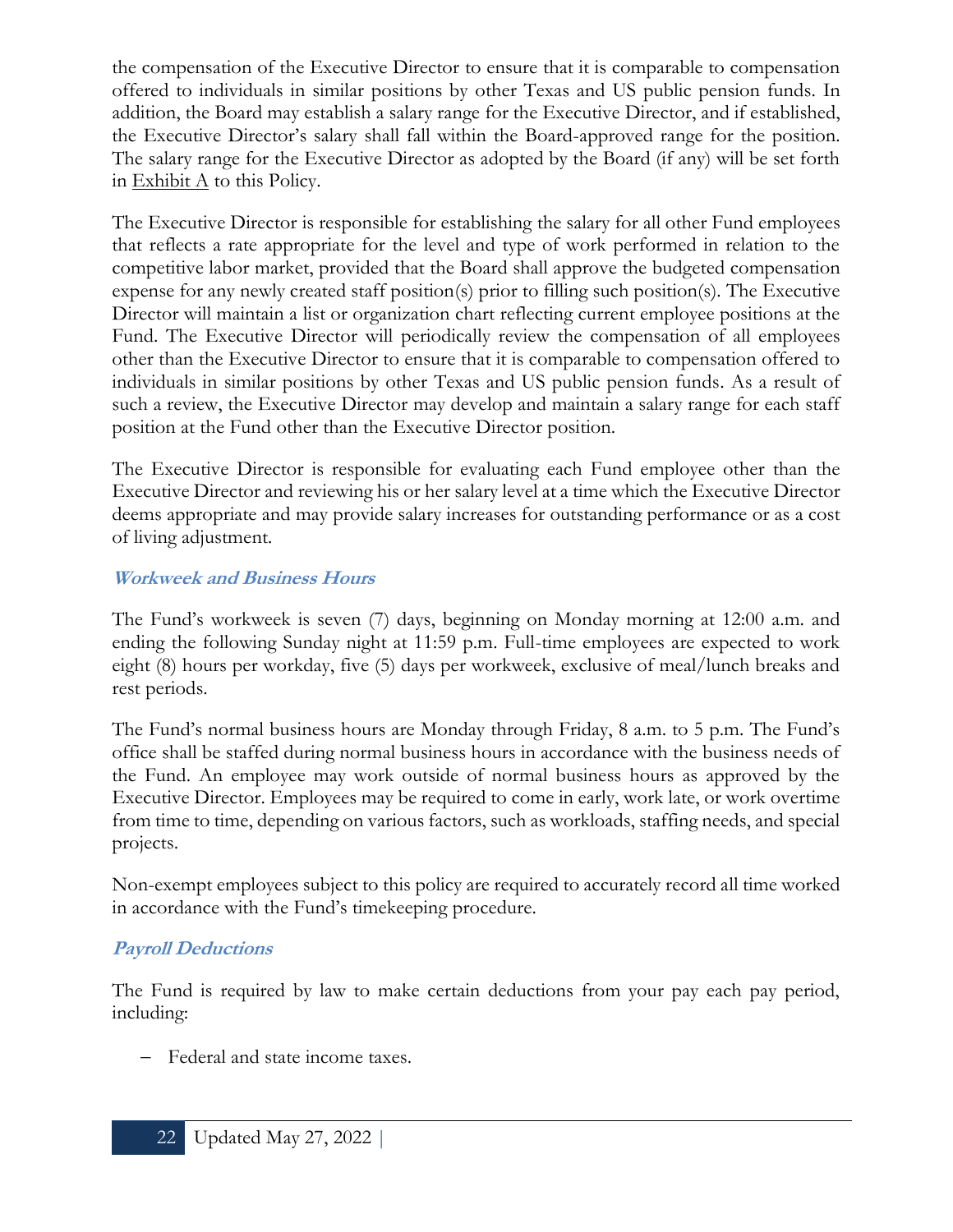- − Social Security (FICA) taxes.
- − Deductions required by wage garnishment or child support orders.

The Fund may also deduct from your pay your portion of health, dental or life insurance premiums. No other deductions will be made.

All deductions from your pay will be identified on your pay stub. If you have questions about any deductions from your pay or if you believe improper deductions have been made, you must report your concern to the Executive Director immediately.

# **Timekeeping**

To ensure that the Fund has accurate time records and that employees are paid for all hours worked in a timely manner, non-exempt employees are required to accurately record all hours worked in accordance with the Fund's timekeeping procedure. Non-exempt employees should record all hours worked and breaks longer than twenty (20) minutes on a daily basis, including meal/lunch breaks. The Executive Director will review your time records and ask you to verify them at the end of each pay period.

Employees must ensure all time is recorded accurately. Off-the-clock work is strictly prohibited. Fraudulent timekeeping and falsification of time records are subject to discipline, up to and including termination of employment.

# **Overtime**

Employees may occasionally be asked to work beyond their normally scheduled hours.

Non-exempt employees will receive overtime pay in accordance with applicable federal, state, and local law at a rate of one and one-half times their regular rate of pay for all hours worked over forty (40) hours in any given workweek. Overtime pay is based on hours actually worked. For example, hours paid for vacation, holiday, sick, or paid time off time will not be included in calculating hours of overtime.

Non-exempt employees must obtain approval from the Executive Director in advance of working overtime. Failure to obtain approval for working overtime may result in discipline, up to and including termination of employment.

Exempt employees do not receive overtime pay and instead are paid a salary that compensates them for all hours worked.

# **Administrative Pay Corrections**

The Fund takes all reasonable steps to ensure that you receive the correct amount of pay in each paycheck and that you are paid on the scheduled payday.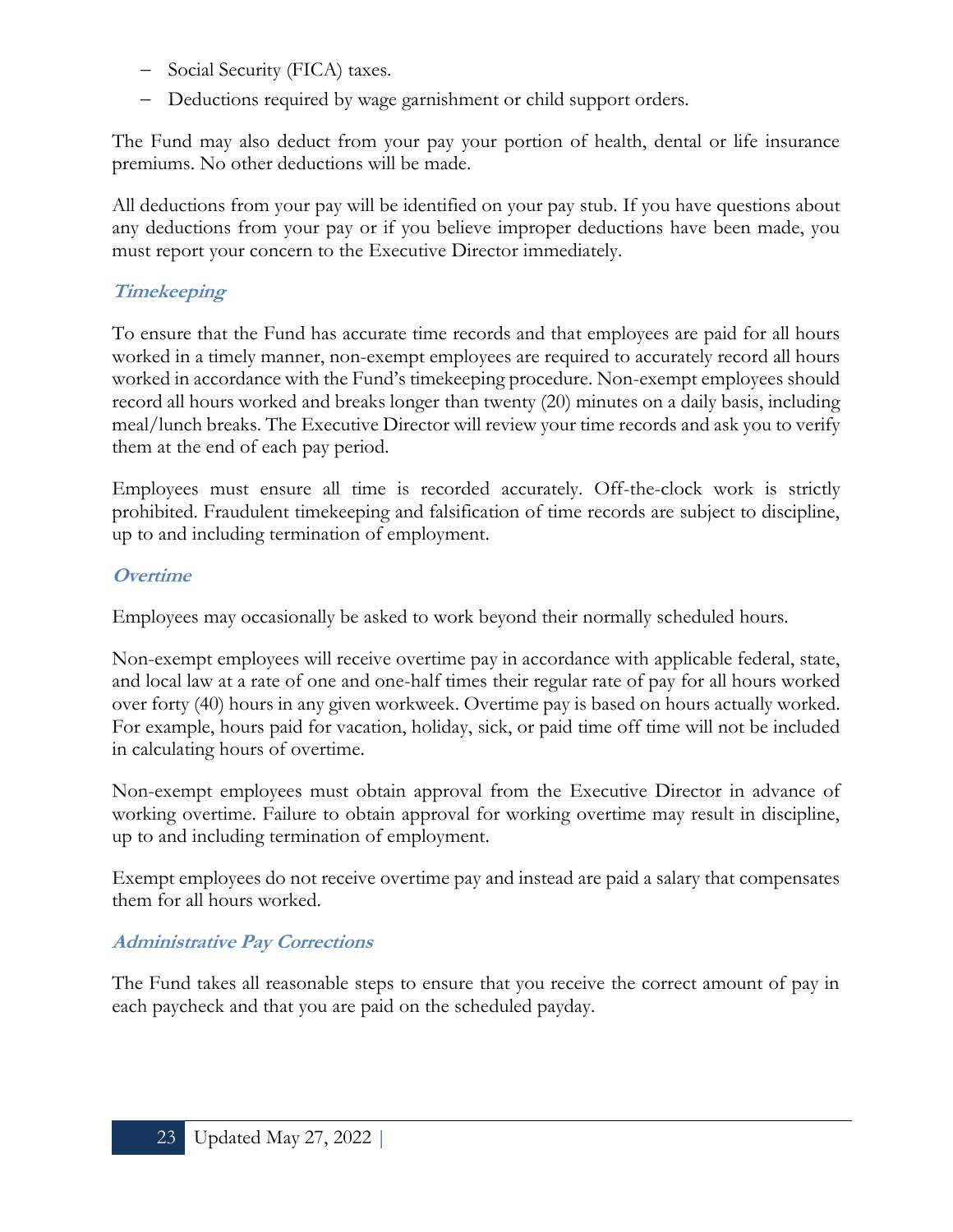In the unlikely event that there is an error in the amount of pay you receive, you should promptly advise the Executive Director so that the discrepancy can be corrected as quickly as possible.

It is your responsibility to examine your pay detail to identify discrepancies and bring to the attention of the Executive Director in a timely manner for rectification.

# **BENEFITS**

# **Paid Leave**

Leave may be granted by the Executive Director upon request by an employee. Work schedules and operational requirements of the Fund are necessary considerations, which may preclude the granting of leave. Leave must be reasonably requested, and the Executive Director has a responsibility to respond in a reasonable time. Leave is granted for a specific period of time, and any extension must follow the same procedure required for granting the original leave. Leave which qualifies as family or medical leave is also subject to the requirements of that section.

Paid leave is paid for at the same rate as hours worked during the basic work week, and paid leave hours are counted as hours in the employee's work period and apply toward the employee's eligibility for earning benefits.

All regular part-time employees accrue paid leave on a pro-rated basis determined by their regularly budgeted work hours.

#### Holidays

The following holidays are declared official holidays for employees. If a holiday falls on Saturday, it will be observed on the preceding Friday; if a holiday falls on Sunday, it will be observed on the following Monday.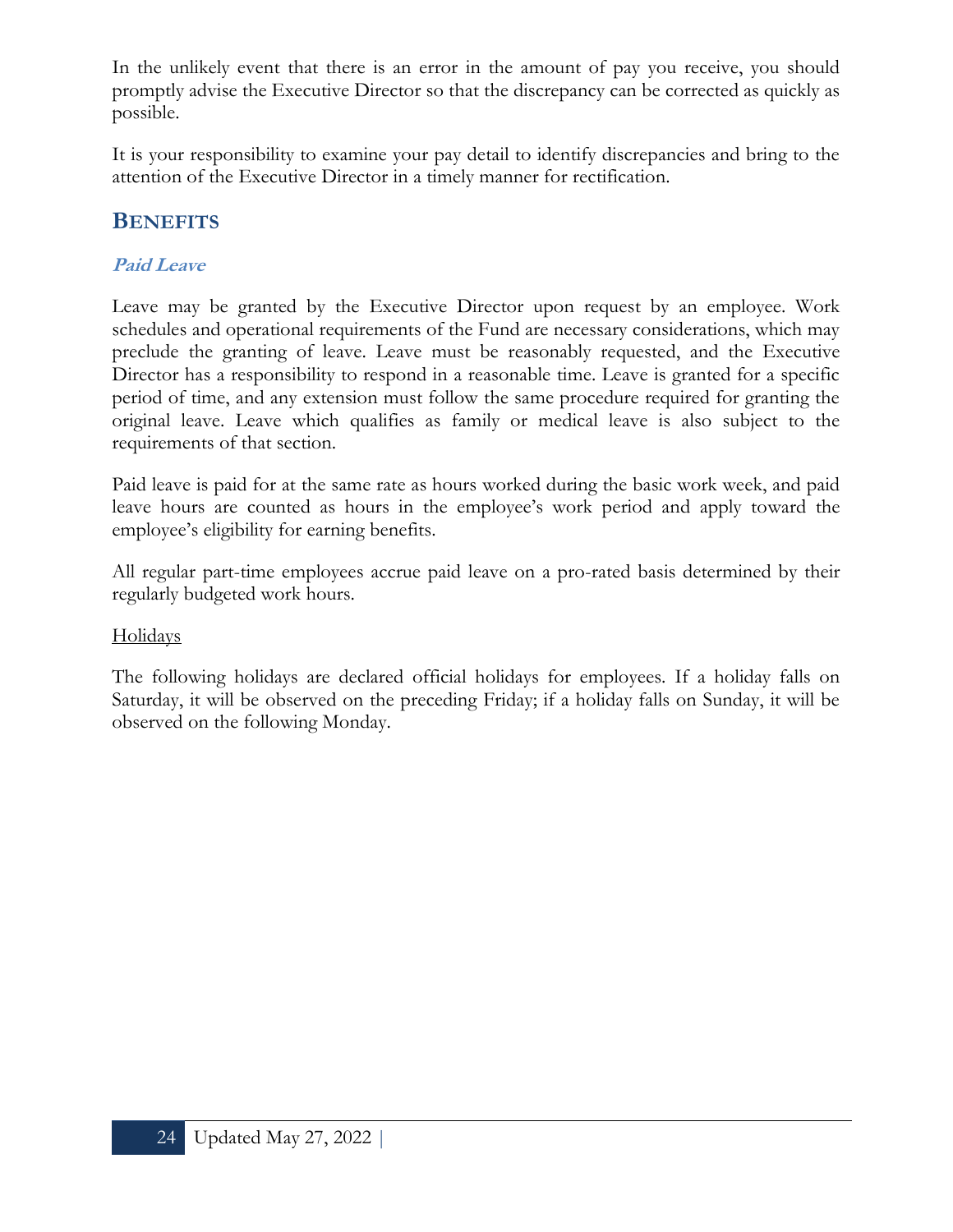| New Year's Day                          | anuary 1                        |  |
|-----------------------------------------|---------------------------------|--|
| Martin Luther King, Jr.'s Birthday      | Third Monday in January         |  |
| Washington's Birthday (President's Day) | Third Monday in February        |  |
| Memorial Day                            | Last Monday in May              |  |
| Juneteenth                              | June 19                         |  |
| Independence Day                        | July $4$                        |  |
| Labor Day                               | First Monday in September       |  |
| Veteran's Day                           | November 11                     |  |
| Thanksgiving Day                        | Fourth Thursday in November and |  |
|                                         | Friday after Thanksgiving       |  |
| Christmas Eve*                          | December 24                     |  |
| Christmas $Day*$                        | December 25                     |  |
| Two Personal Holidays**                 | Open                            |  |

\* Special Provisions for Christmas Eve and Christmas Day: When either or both of these adjacent holidays fall on a Saturday or Sunday, they will be observed as follows:

- ⎯ If December 24 falls on a Friday and December 25 falls on a Saturday, then the Christmas Eve holiday will be observed on Thursday, December 23 and the Christmas Day holiday will be observed on Friday, December 24.
- ⎯ If December 24 falls on a Saturday and December 25 falls on a Sunday, then the Christmas Eve holiday will be observed on Friday, December 23 and the Christmas Day holiday will be observed on Monday, December 26.
- ⎯ If December 24 falls on a Sunday and December 25 falls on a Monday, then the Christmas Eve holiday will be observed on Monday, December 25 and the Christmas Day holiday will be observed on Tuesday, December 26.

\*\* A Personal Holiday is a day off on a day the employee chooses and the Executive Director approves. Personal Holidays may not be accrued and must be used in the calendar year in which they are given. Personal Holidays not used on or prior to December 31 will be forfeited.

Full-time employees shall receive pay at the regular rate for holidays. Part-time employees in permanent positions whose officially scheduled work weeks are at least twenty (20) hours per week or more shall be entitled to pay for holidays on a pro-rated basis. An employee who is absent without authorization on the day immediately preceding or following a holiday(s) shall lose pay for the holiday as well as the pay for that day.

The Executive Director and the Board reserve the right to make additional days available as needed.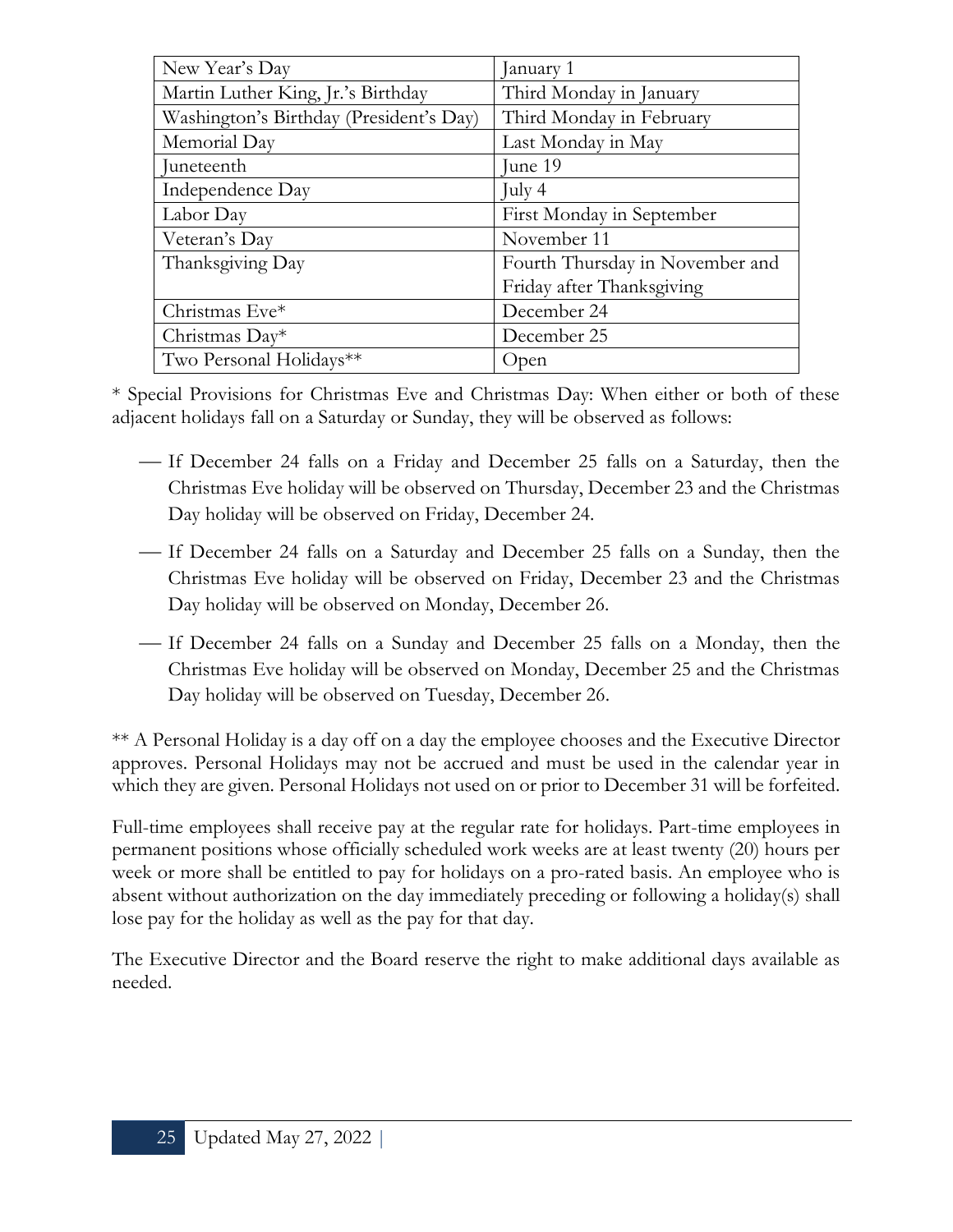#### Vacation Leave

All full-time regular employees shall accrue vacation leave, at their regular rate of pay, for each month of continuous service with the Fund in accordance with the following schedule:

| <u>Upon Completion of:</u><br>Hours Accrued Per Month: |               |
|--------------------------------------------------------|---------------|
| Less than 5 years                                      | 8.68 hours    |
| 5 years                                                | $10.68$ hours |
| 10 years                                               | $12.00$ hours |
| 15 years                                               | 13.34 hours   |
| 20 years                                               | 15.34 hours   |

Vacation leave is subject to these additional guidelines:

- ⎯ Official holidays occurring during an employee's vacation leave shall not be charged against vacation leave.
- The maximum allowed balance of accrued vacation leave at any given time is sixhundred (600) hours. However, the Executive Director may waive this limitation for employees, and the Board may waive this limitation for the Executive Director, if the needs of the Fund preclude the taking of any excess vacation leave which would otherwise be lost because of this limitation.
- ⎯ Vacation leave time can be taken in minimum intervals of one-quarter hour. The maximum amount of continuous vacation leave time which can be granted to an employee is four (4) weeks, except as approved by the Executive Director.
- Accrual of vacation leave time begins immediately upon employment with the Fund in a regular position.
- Part-time employees in regular positions accrue vacation leave on a pro-rated basis. Temporary employees shall not accrue vacation leave nor be entitled to vacation leave pay upon separation. Employees who earn leave as regular employees and then accept reassignment to a temporary or part-time position in which they are not eligible to accrue full benefits are entitled to all earned or previously accrued leave as defined in these policies at the time of transfer.

Upon a termination of employment with the Fund, an employee shall be entitled to receive a lump-sum cash payment equal to the accumulated balance of the employee's accrued, but unused vacation leave, up to a maximum of two-hundred and forty (240) hours for full-time employees (such maximum amount will be pro-rated for a part-time employee in a regular position).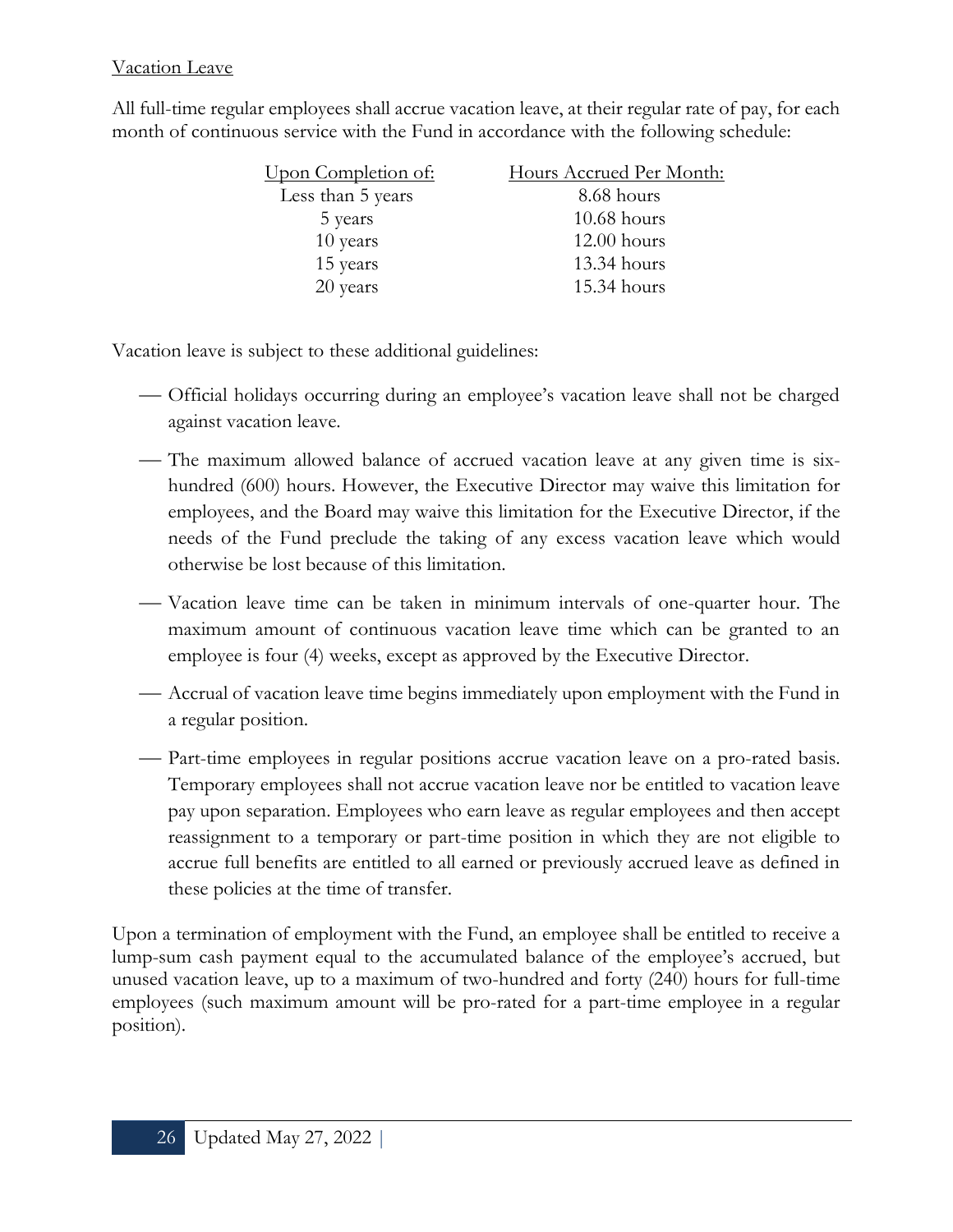#### **Sick Leave**

All full-time regular employees shall earn eight (8) hours of sick leave for each month beginning immediately upon employment with the Fund. Sick leave may be accrued without limit. Sick leave is accrued for each month of continuous service with the Fund. Part-time employees in regular positions accrue sick leave on a pro-rated basis.

- ⎯ Sick leave may be allowed in the case of doctor appointments, personal illness, or physical incapacity of an employee. It may also be allowed when an employee is required to care for a member of his or her immediate family who is ill or incapacitated due to a medical condition. Sick leave may also be taken as family or medical leave under the Family and Medical Leave Policy.
- To receive paid sick leave, an employee shall communicate with the Executive Director before or within two (2) hours after the time set for beginning work to receive approval for use of sick leave.
- In the event any requested sick leave would dramatically impact the operation of the office, such that the ability to conduct business is impaired, the Executive Director shall communicate to the Board Vice-Chairman.
- Sick leave can be taken in intervals of one-quarter hour for all time absent during the regular workday. Official holidays and regular days off shall not count against sick leave. Employees are eligible to take sick leave intermittently or on a reduced leave schedule only when medically necessary.
- After an employee's accrued sick leave has been exhausted, vacation leave may be used as sick leave upon request of the employee. When absence due to illness exceeds the amount of total paid leave accrued and authorized, the pay of an employee shall be discontinued until he or she returns to work. An employee whose paid leave has been exhausted may be entitled to unpaid leave under the Family and Medical Leave Policy. The employee will be placed on unpaid leave as of the day following the last day of paid leave. Sick leave will not be advanced.
- Employees who become ill during vacation leave may request that vacation leave be temporarily terminated and time charged to sick leave.
- The Executive Director may require satisfactory proof of the proper use of sick leave and may disallow sick leave in the absence of such proof. An employee who misuses sick leave should be counseled; if the misuse continues, the employee is subject to disciplinary action, up to and including termination of employment. An employee who is on sick leave for five (5) consecutive working days or more must provide a Return to Work Release from the employee's health care provider before the employee will be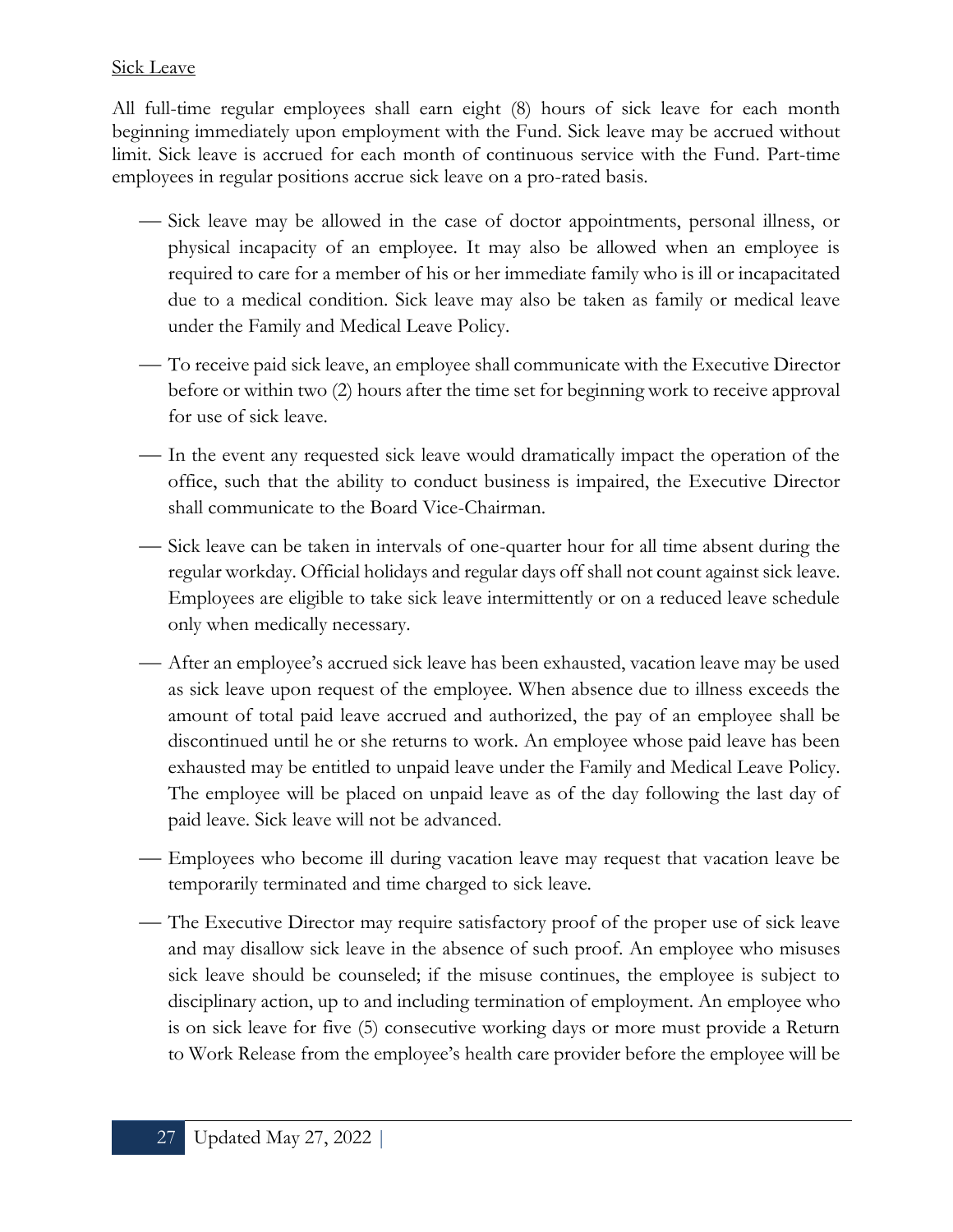permitted to return to work. The Return to Work Release must state that the employee is able to resume work.

Upon a termination of employment, employees shall forfeit all accrued but unused sick leave balances and shall not be entitled to receive any payment for such accrued but unused sick leave.

#### Parental Leave

Paid Parental Leave may be granted up to thirty (30) working days for a maximum of 240 hours (six weeks) for employees scheduled to work forty (40) hours per work week.

If you need to take Parental Leave for the birth of your child or to care for a new adopted or foster child, you should provide advance notice to the Executive Director. When possible, you should give at least thirty (30) days' notice of your request for Parental Leave. If thirty (30) days' notice is not possible because of medical necessity or for other reasons, you should give as much advance notice as possible.

If you are suffering from a pregnancy-related disability and require reasonable accommodation (which may include leave) for this purpose, please speak with the Executive Director to discuss a reasonable accommodation. You may be required to submit medical certification of your disability.

During Parental Leave, employees will continue to be paid their normal rate of pay for up to six (6) weeks. Employees also may use any or all of their accrued but unused vacation or other paid time off in addition to Parental Leave.

Parental Leave must be taken within the FMLA period associated with the date of the birth or placement of a child for adoption or foster care. Employees are not entitled to take Parental Leave intermittently or on a reduced leave schedule unless approved by the Executive Director.

#### Military Leave

Employees who are required to fulfill military obligations in any branch of the Armed Forces of the United States or in state military service will be given the necessary time off and reinstated in accordance with federal and state law. An employee who is a member of the state military forces or a reserve component of the armed forces will be granted up to fifteen (15) days of paid leave per federal fiscal year for days on which the employee is engaged in authorized training or duty ordered or authorized by proper authority, subject to the following conditions:

— All requests for military leave must be accompanied by a copy of the order, directive, notice, or other document requiring absence from scheduled work.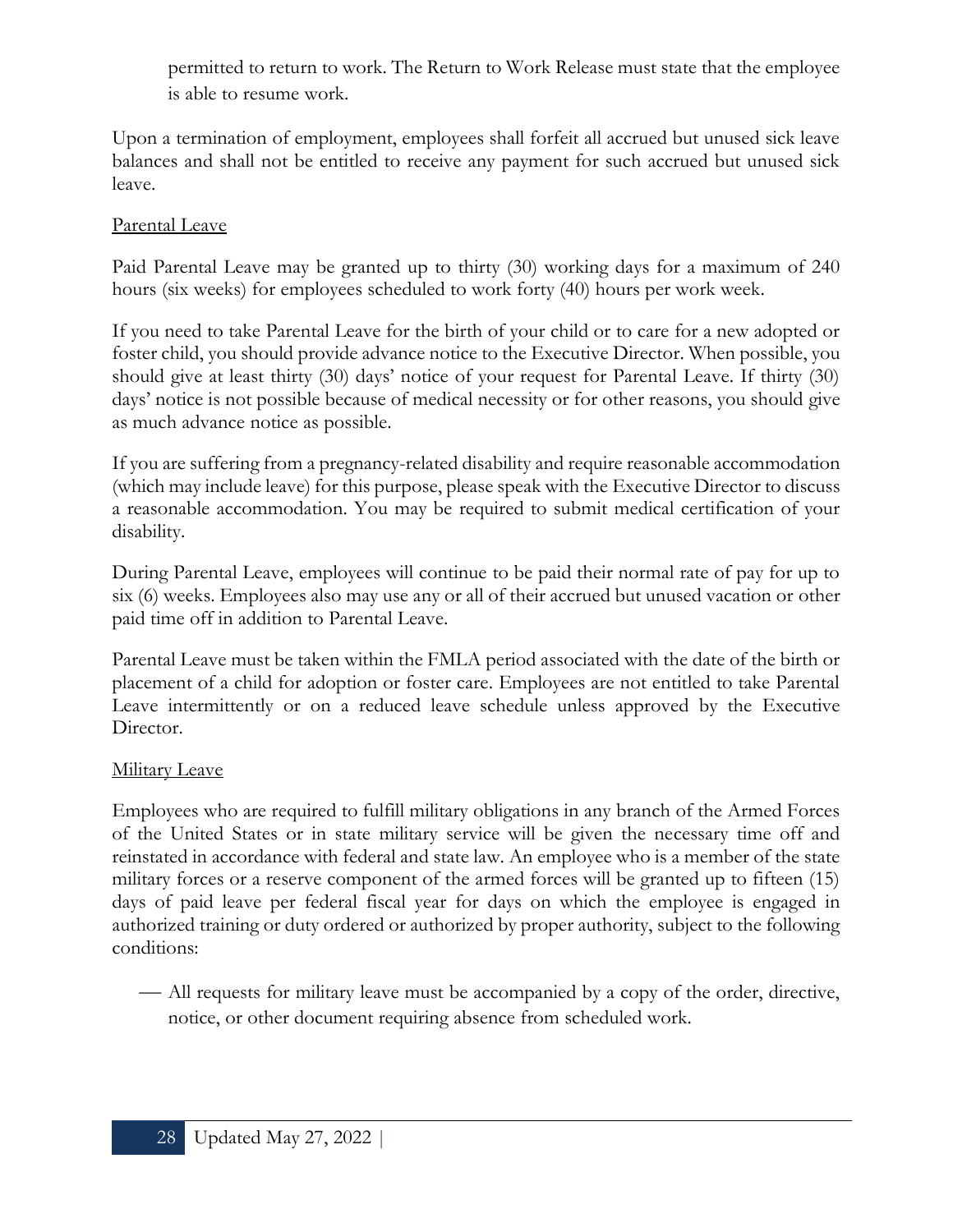- Military leave pay will not be granted for hours before or after the regularly scheduled working hours or for overtime hours scheduled.
- ⎯ Travel time included in the orders and paid for or reimbursed by the service may be counted as military leave.
- Military leave will not be granted for diagnosis or treatment of any service-connected sickness or disability, for obtaining or sustaining any disability rating, or for treatment in any government facility.
- ⎯ Time required for physical examinations for selection or admission to the Military Service to determine or maintain a selective service rating or to maintain a reserve status will be counted as military leave. Pay will be limited to the regularly scheduled hours lost.
- Time required over and above the maximum allowed must be taken as vacation leave or leave of absence.

Military orders should be presented to the Executive Director and arrangements for leave made as early as possible before departure. Employees are required to give advance notice of their service obligations to the Fund unless military necessity makes this impossible. You must notify the Executive Director of your intent to return to employment based on requirements of the law. Your benefits may continue to accrue during the period of leave in accordance with state and federal law.

#### Administrative Leave

The Executive Director may grant an employee administrative leave for a purpose approved by the Board. Examples of administrative leave include but are not limited to: blood bank donations, work hours lost on the day of an on-the-job injury, power failure, bomb threat, reduced work day by administrative directive, visits to other cities on Fund business, etc. Time off, when necessary, to vote in National, State, County and Municipal elections shall also be considered administrative leave. Time charged to administrative leave will be shown as regular time worked.

#### Court Leave

The Fund encourages employees to fulfill their civic duties related to jury service. In addition, the Fund acknowledges that, on occasion, employees may have an obligation to participate in legal proceedings as a witness. Court leave will be granted to all employees except non-exempt temporary employees for the purpose of appearing as a juror, witness or other official participant in the proceedings of a legally recognized court or other body having power of subpoena, if an employee is not a party to the proceedings. The employee must provide a copy of the document requiring attendance in court to the Executive Director with his or her leave request. This may be in the form of a jury notice, subpoena, letter of request from the defense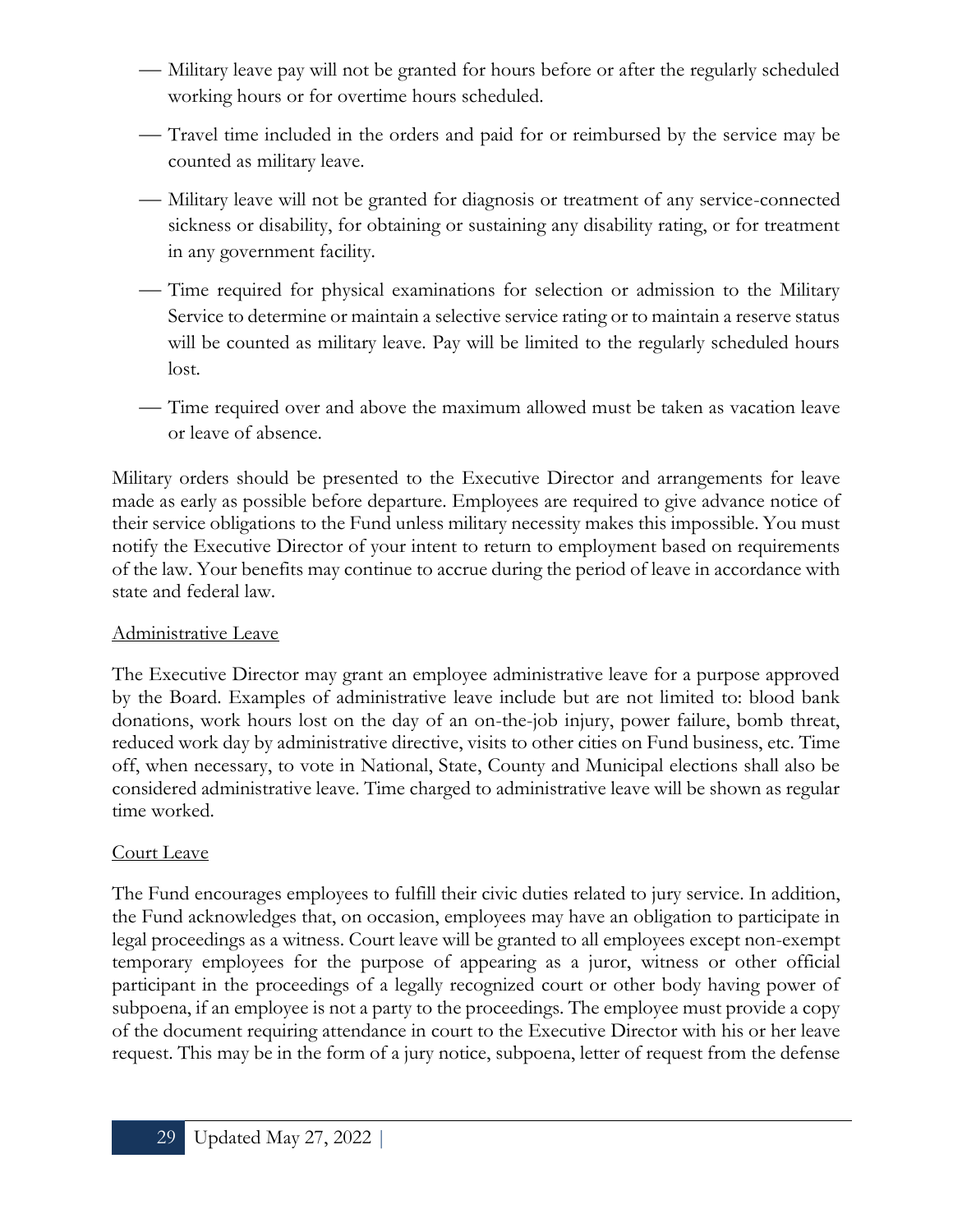or prosecuting attorney, request of the hearing officer, etc. Court leave will not be charged against sick or vacation leave.

You are expected to return to work if you are excused from the proceedings during regular working hours or released from the proceeding earlier than expected. This policy does not extend leave to employees seeking leave because they have committed or are alleged to have committed a criminal act or are a party to a civil lawsuit.

#### Bereavement Leave

All regular employees may be granted bereavement leave for a period not to exceed three (3) consecutive workdays in case of a death in their immediate family. Scheduled days off do not count against the allowed time off. Bereavement leave will not be charged against sick or vacation leave. Temporary employees may be granted unpaid leave in such cases. Bereavement leave is for the purpose of attending funerals, making arrangements, or otherwise attending to the affairs of the deceased. An employee may be requested to provide information, which will document the necessity of the absence. Additional time off, if approved, must be taken as vacation leave or unpaid leave.

For purposes of this policy, immediate family members include an employee's spouse or domestic partner, parent, step-parent, parent-in-law, sibling, brother-in-law, sister-in-law, child, grandparent, and grandchild.

Employees are responsible for requesting bereavement leave from the Executive Director as far in advance as possible.

#### **Unpaid Leave**

The granting of unpaid leave is subject to the approval of the Executive Director. The requesting employee must justify in writing any request for unpaid leave. When an unpaid leave exceeds two (2) weeks in any month, service credit for all employment privileges shall cease until the employee returns from leave.

If an employee fails to return to work at the time specified in the application for unpaid leave and does not provide a reasonable excuse and notice to the Executive Director, that employee shall be considered to have resigned effective on the date of return specified in the original application.

Granting unpaid leave constitutes a commitment to the employee that there will be a position available upon his or her return, which is of at least equal pay grade as the position vacated and at the same or higher rate. However, this policy does not entitle any employee to any right, benefit, or position of employment other than any right, benefit, or position to which the employee would have been entitled had the employee not taken leave. For example, if during an approved leave, the employee is terminated for reasons unconnected with a legitimate leave, or the employee's position is eliminated through a reduction in force, the commitment to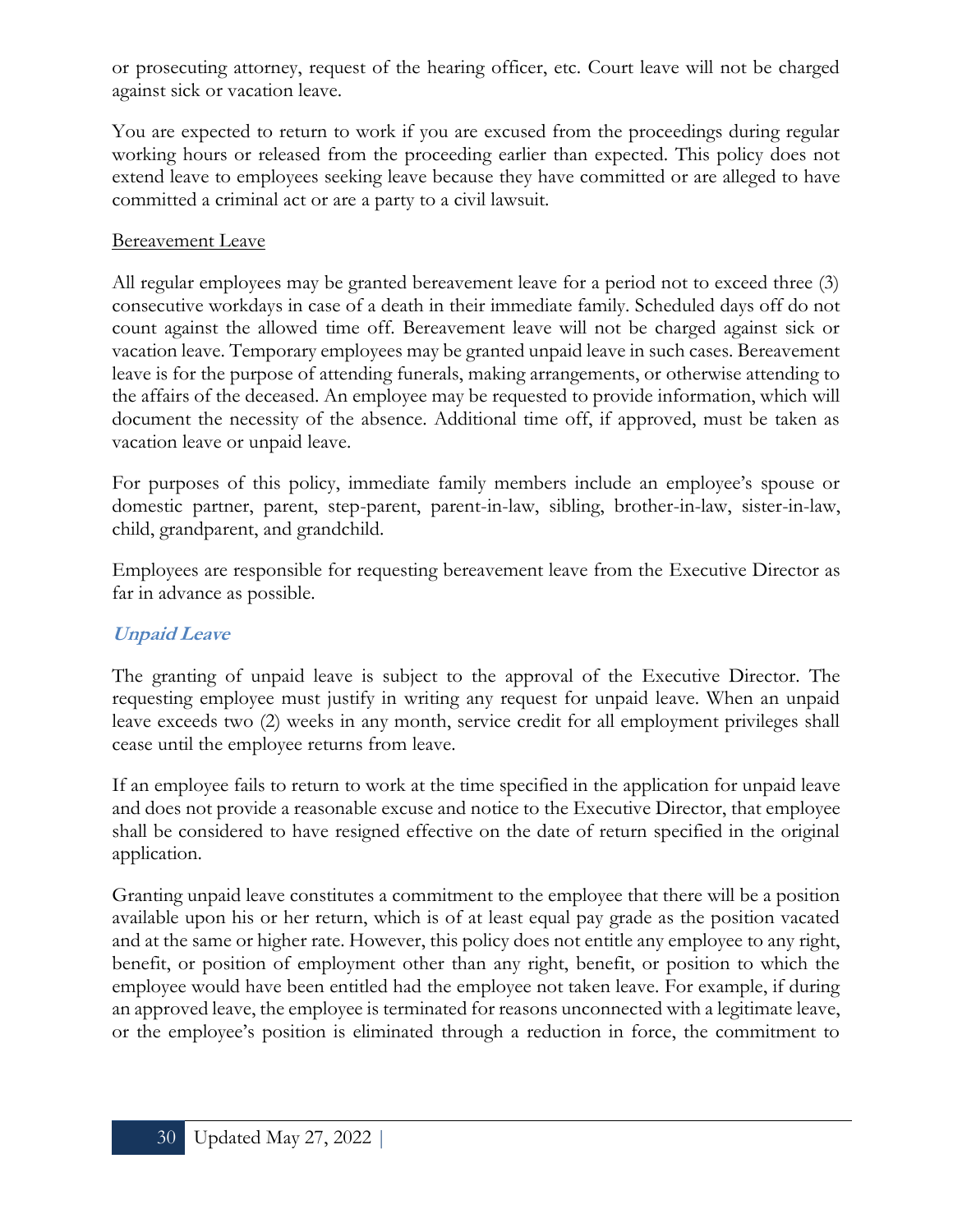return the employee to a position with the Fund will cease on the day the employee is terminated or the position is eliminated.

While on unpaid leave of absence, sick and vacation leave cannot be accrued or used. The employee's service credit or length of service is adjusted upon return from unpaid leave by the amount of leave taken. When unpaid leave qualifies under the Family and Medical Leave Policy, it is also subject to the requirements of that section.

#### Leave of Absence

Regular employees may be granted a leave of absence for illness, disability, pregnancy, political activity, educational purposes, military duty or for any other legitimate purpose. Employees must provide justification for requesting the leave to the Executive Director.

Leaves of absence may be approved by the Executive Director, provided that leaves of absence of the Executive Director must be approved by the Vice-Chairman of the Board.

#### **Absence Control Policy**

This policy applies to all employees of the Fund, except for those employees on military leave. Employees who fail to call in, as required by this policy, may be terminated from employment.

After exhaustion of all leaves and paid time off, any employee of the Fund who has not performed any services for the Fund for any reason for a period of six (6) consecutive months shall be removed from the Fund's roll of active employees and shall be terminated from employment. Employees may be entitled to continue employee benefits or exercise conversion rights in accordance with applicable law and/or the terms and provisions of the employee benefit plan documents.

After exhaustion of all leave and paid time off, any employee of the Fund who has seven (7) unscheduled absences, regardless of the reason, during any rolling six (6) month period of employment may be terminated from employment.

The Fund will consider reasonable extensions of this time period for any employee with a disability or as required by law.

# **Leave Under the Family and Medical Leave Act (FMLA)**

The Fund provides leave according to the Family and Medical Leave Act of 1993 (FMLA), which provides for unpaid, job-protected leave to covered employees in certain circumstances.

#### **Eligibility**

To qualify for FMLA leave, you must: (1) have worked for the Fund for at least twelve (12) months, though it need not be consecutive; (2) worked at least 1,250 hours in the last twelve (12) months; and (3) be employed at a work site that has fifty (50) or more employees within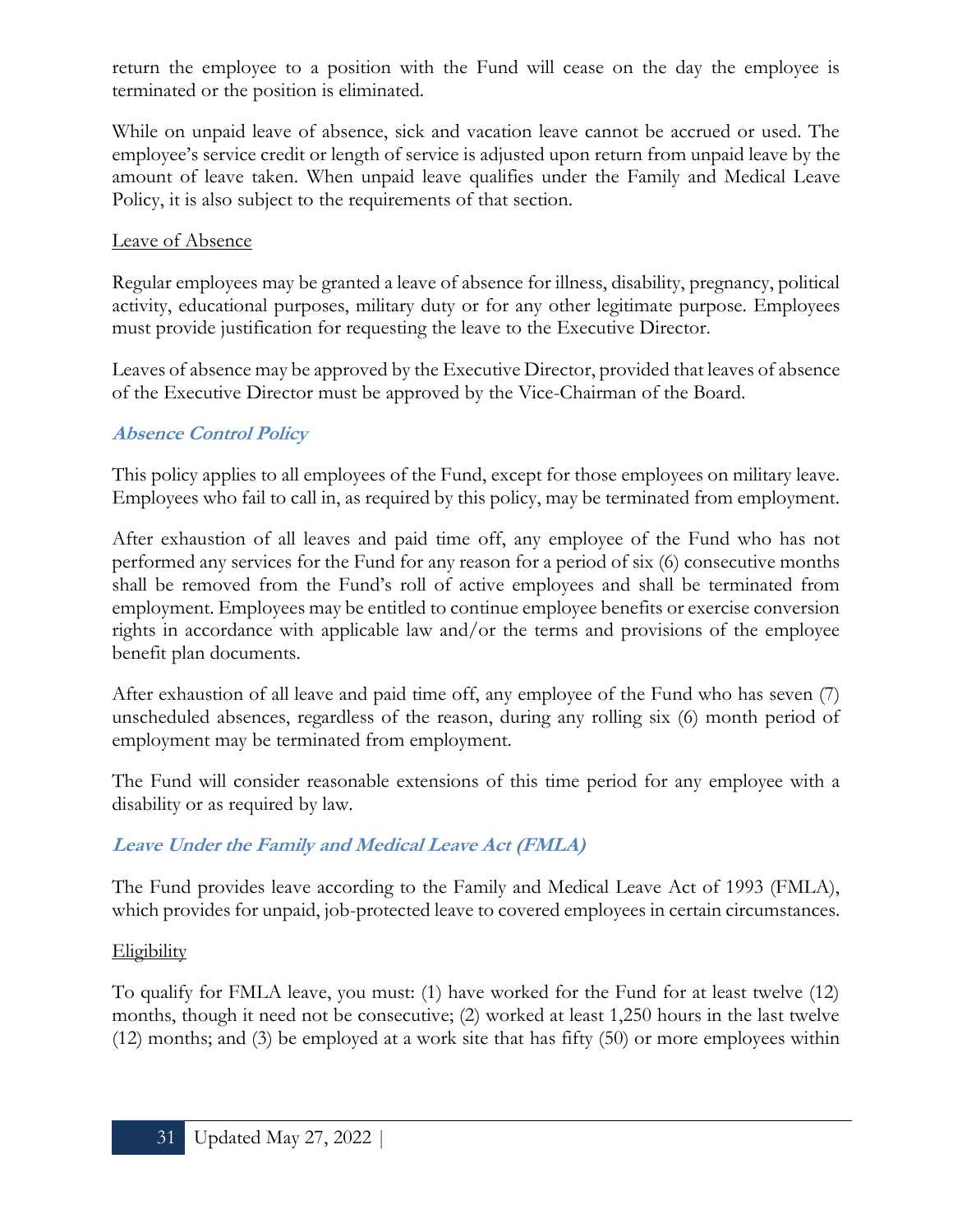seventy-five (75) miles. If you have any questions about your eligibility for FMLA leave, please contact the Executive Director.

# Leave Policy

If eligible, you may take up to twelve (12) or twenty-six (26) weeks of family or medical leave, whichever is applicable (as explained below), within the relevant 12-month period defined below. While you are on FMLA leave, the Fund will maintain your group health insurance coverage at the same level and under the same circumstances as when you were actively working, as explained more fully under the section titled, Medical and Other Benefits. Upon returning from approved FMLA leave, you have the right to be restored to the same job or an equivalent position, subject to the terms, limitations and exceptions provided by law.

# Leave Entitlement

You may take up to twelve (12) weeks of unpaid FMLA leave in a 12-month period, which uses a "rolling" method that is measured backward from the date you use any FMLA leave for any of the following reasons:

- the birth of a son or daughter and in order to care for such son or daughter (leave to be completed within one (1) year of the child's birth);
- the placement of a son or daughter with you for adoption or foster care and in order to care for the newly placed son or daughter (leave to be completed within one (1) year of the child's placement);
- to care for a spouse, son, daughter, or parent with a serious health condition;
- ⎯ to care for your own serious health condition, which renders you unable to perform any of the essential functions of your position; or
- a qualifying exigency of a spouse, son, daughter, or parent who is a military member on covered active duty or called to covered active duty status (or has been notified of an impending call or order to covered active duty).

A serious health condition is an illness, injury, impairment, or physical or mental condition that involves either an overnight stay in a medical care facility or continuing treatment by a health care provider for a condition that either prevents the employee from performing the functions of the employee's job, or prevents the qualified family member from participating in school or other daily activities. Subject to certain conditions, the continuing treatment requirement may be met by a period of incapacity of more than three (3) consecutive calendar days combined with at least two (2) visits to a health care provider or one (1) visit and a regimen of continuing treatment, or incapacity due to pregnancy, prenatal medical care, or childbirth, or incapacity due to a chronic condition. Other conditions may meet the definition of continuing treatment.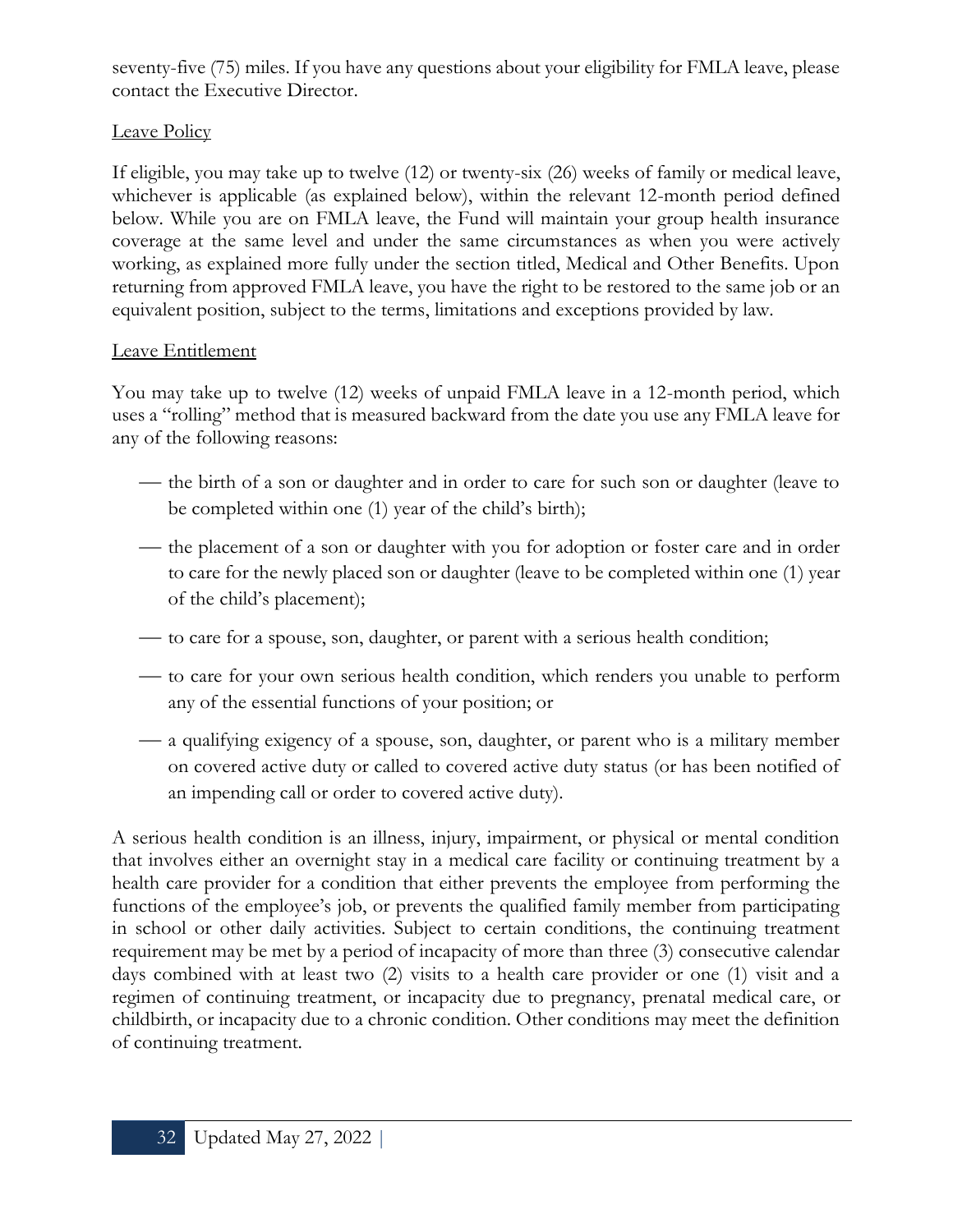Qualifying exigencies may include short-notice deployment, attending military events and related activities, arranging childcare and related activities, addressing certain financial and legal arrangements, attending certain counseling sessions, rest and recuperation, post-deployment activities and any other event that the Fund and employee agree constitutes a qualifying exigency.

You may take up to twenty-six (26) weeks of unpaid FMLA leave in a single 12-month period, beginning on the first day that you take FMLA leave to care for a spouse, son, daughter, or next of kin who is a covered service member and who has a serious injury or illness related to active duty service, as defined by the FMLA's regulations (known as military caregiver leave).

#### Both Spouses Employed by the Fund

Spouses who are both employed by the Fund and eligible for FMLA leave may be limited to a combined total of twelve (12) weeks of leave during the 12-month period if leave is requested:

- for the birth of a son or daughter and in order to care for such son or daughter;
- for the placement of a son or daughter with the employee for adoption or foster care and in order to care for the newly placed son or daughter; or
- to care for an employee's parent with a serious health condition.

Spouses who are both employed by the Fund and eligible for FMLA leave may be limited to a combined total of twenty-six (26) weeks in a single 12-month period if the leave is either for:

— military caregiver leave; or

— a combination of military caregiver leave and leave for other FMLA-qualifying reasons.

# Notice of Leave

If your need for FMLA leave is foreseeable, you must give the Fund at least thirty (30) days' prior written notice. If this is not possible, you must at least give notice as soon as practicable (within one (1) to two (2) business days of learning of your need for leave). Failure to provide such notice may be grounds for delaying FMLA-protected leave, depending on the particular facts and circumstances.

Calling in "sick," without providing the reasons for the needed leave, will not be considered sufficient notice for FMLA leave under this policy. Employees must respond to the Fund's questions to determine if absences are potentially FMLA-qualifying.

Additionally, if you are planning a medical treatment or a series of treatments or you are taking military caregiver leave, you must consult with the Fund first regarding the dates of such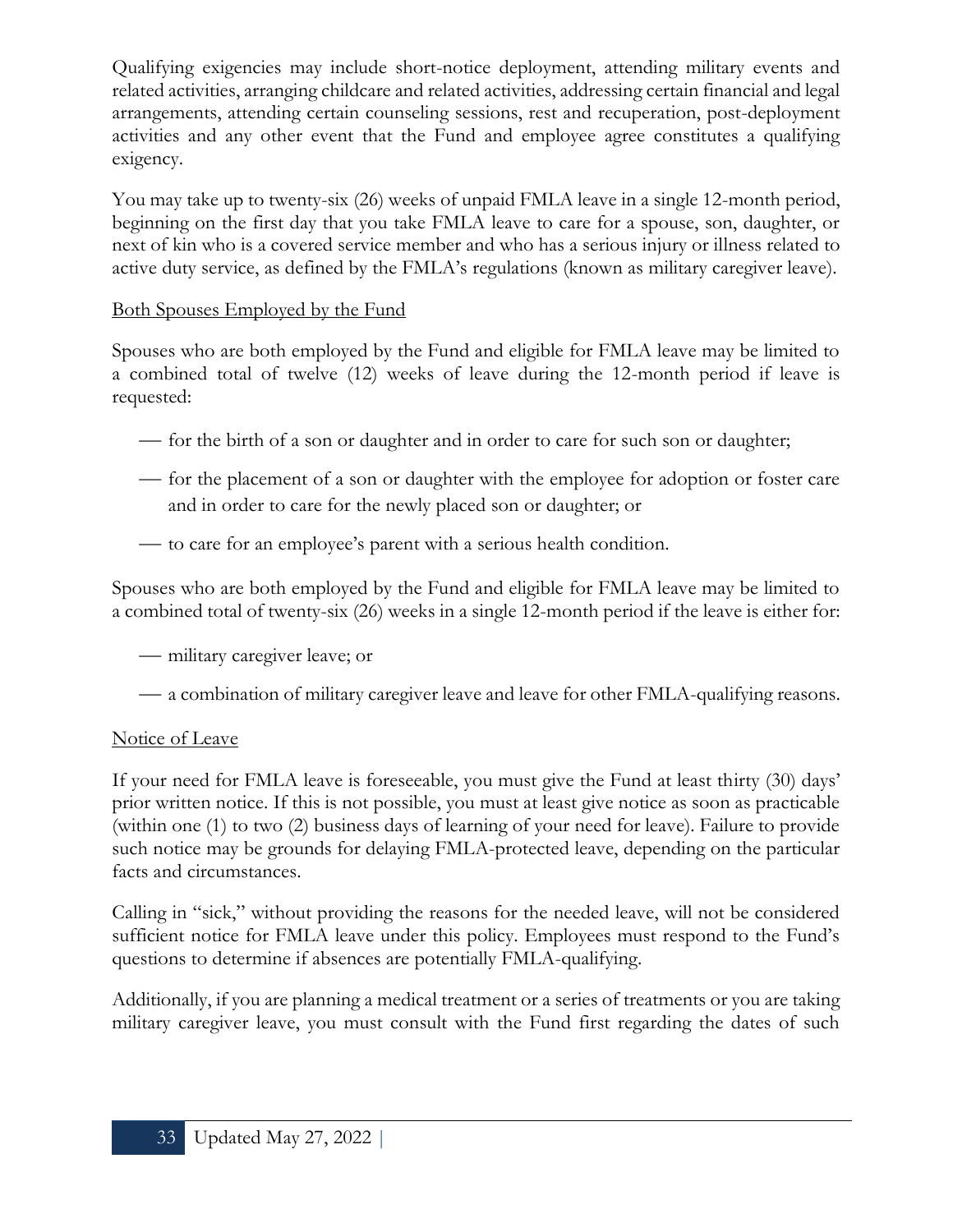treatment to work out a schedule that best suits the needs of both the employee or the covered military member, if applicable, and the Fund.

Where the need for leave is not foreseeable, you are expected to notify the Fund within one (1) to two (2) business days of learning of your need for leave, except in extraordinary circumstances. Please submit a written request when requesting leave.

#### Certification of Need for Leave

If you are requesting leave because of your own or a covered relation's serious health condition, you and the relevant health care provider must supply appropriate medical certification. When you request leave, the Fund will notify you of the requirement for medical certification and when it is due (at least fifteen (15) days after you request leave). If you provide at least thirty (30) days' notice of medical leave, you should also provide the medical certification before leave begins. Failure to provide requested medical certification in a timely manner may result in denial of FMLA-covered leave until it is provided.

With your permission, the Fund, through the Executive Director, may contact your health care provider to authenticate or clarify completed and sufficient medical certifications. In addition, the Fund, at its expense, may require an examination by a second health care provider designated by the Fund. If the second health care provider's opinion conflicts with the original medical certification, the Fund, at its expense, may require a third, mutually agreeable, health care provider to conduct an examination and provide a final and binding opinion. The Fund may require subsequent medical recertification. Failure to provide requested certification within fifteen (15) days, if such is practicable, may result in delay of further leave until it is provided.

The Fund also reserves the right to require certification from a covered military member's health care provider if you are requesting military caregiver leave and certification in connection with military exigency leave.

#### Reporting While on Leave

If you take leave because of your own serious health condition or to care for a covered relation, you must contact the Fund on a biweekly basis regarding the status of the condition and your intention to return to work. In addition, you must give notice as soon as practicable (within two (2) business days if feasible) if the dates of leave change or are extended or initially were unknown.

#### Leave Is Unpaid

FMLA leave is unpaid. You will be required to substitute any accrued and unused vacation for unpaid FMLA leave as described below:

− If you request leave because of a birth, adoption or foster care placement of a child, any accrued and unused paid leave will first be substituted for unpaid family/medical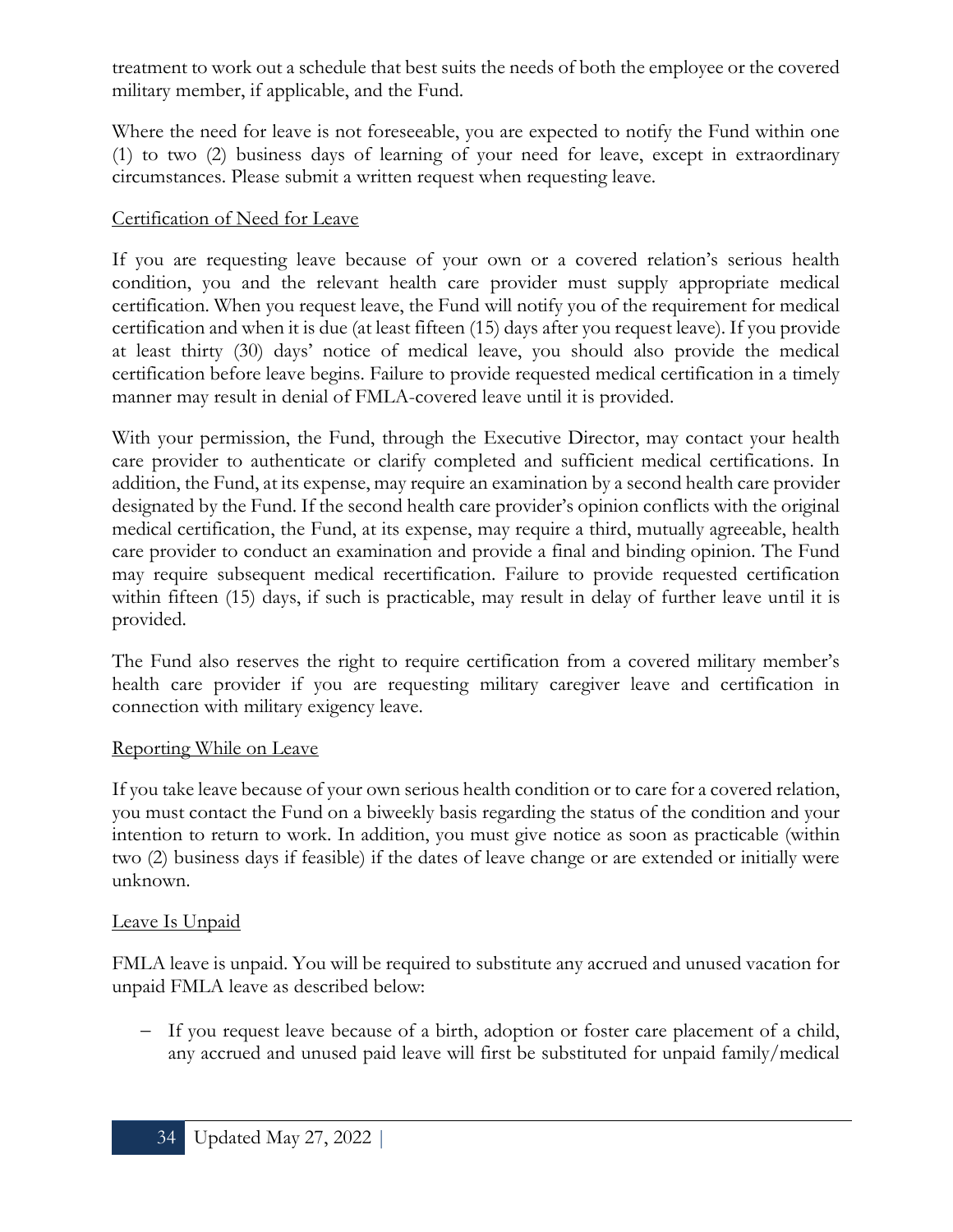leave and run concurrently with your FMLA leave.

− If you request leave because of your own serious health condition or to care for a covered relation with a serious health condition, any accrued vacation will be substituted for any unpaid family/medical leave and run concurrently with your FMLA leave.

The substitution of paid leave time for unpaid FMLA leave time does not extend the twelve (12) or twenty-six (26) weeks (whichever is applicable) of the FMLA leave period. In no case can the substitution of paid leave time for unpaid leave time result in your receipt of more than 100% of your salary. Your FMLA leave runs concurrently with other types of leave, for example, accrued vacation time that is substituted for unpaid FMLA leave and any state family leave laws, to the extent allowed by state law.

#### Medical and Other Benefits

During approved FMLA leave, the Fund will maintain your health benefits as if you continued to be actively employed. If paid leave is substituted for unpaid FMLA leave, the Fund will deduct your portion of the health plan premium as a regular payroll deduction. If your leave is unpaid, you must pay your portion of the premium. Your health care coverage will cease if your premium payment is more than thirty (30) days late. If your payment is more than fifteen (15) days late, we will send you a letter to this effect. If we do not receive your premium payment within fifteen (15) days after the date of this letter, your coverage may cease. If you elect not to return to work for at least thirty (30) calendar days at the end of the leave period, you will be required to reimburse the Fund for the cost of the health benefit premiums paid by the Fund for maintaining coverage during your unpaid leave, unless you cannot return to work because of a serious health condition or other circumstances beyond your control.

#### Intermittent and Reduced Schedule Leave

If medically necessary, FMLA leave occasioned by a serious health condition may be taken intermittently (in separate blocks of time due to a serious health condition) or on a reduced leave schedule (reducing the usual number of hours you work per workweek or workday). FMLA leave may also be taken intermittently or on a reduced leave schedule for a qualifying exigency relating to covered military service.

If leave is unpaid, the Fund will reduce your salary based on the amount of time actually worked. In addition, while you are on an intermittent or reduced schedule leave, the Fund may temporarily transfer you to an available alternative position that better accommodates your leave schedule and has equivalent pay and benefits.

#### Returning From Leave

If you take leave because of your own serious health condition (except if you are taking intermittent leave), you are required, as are all employees returning from other types of medical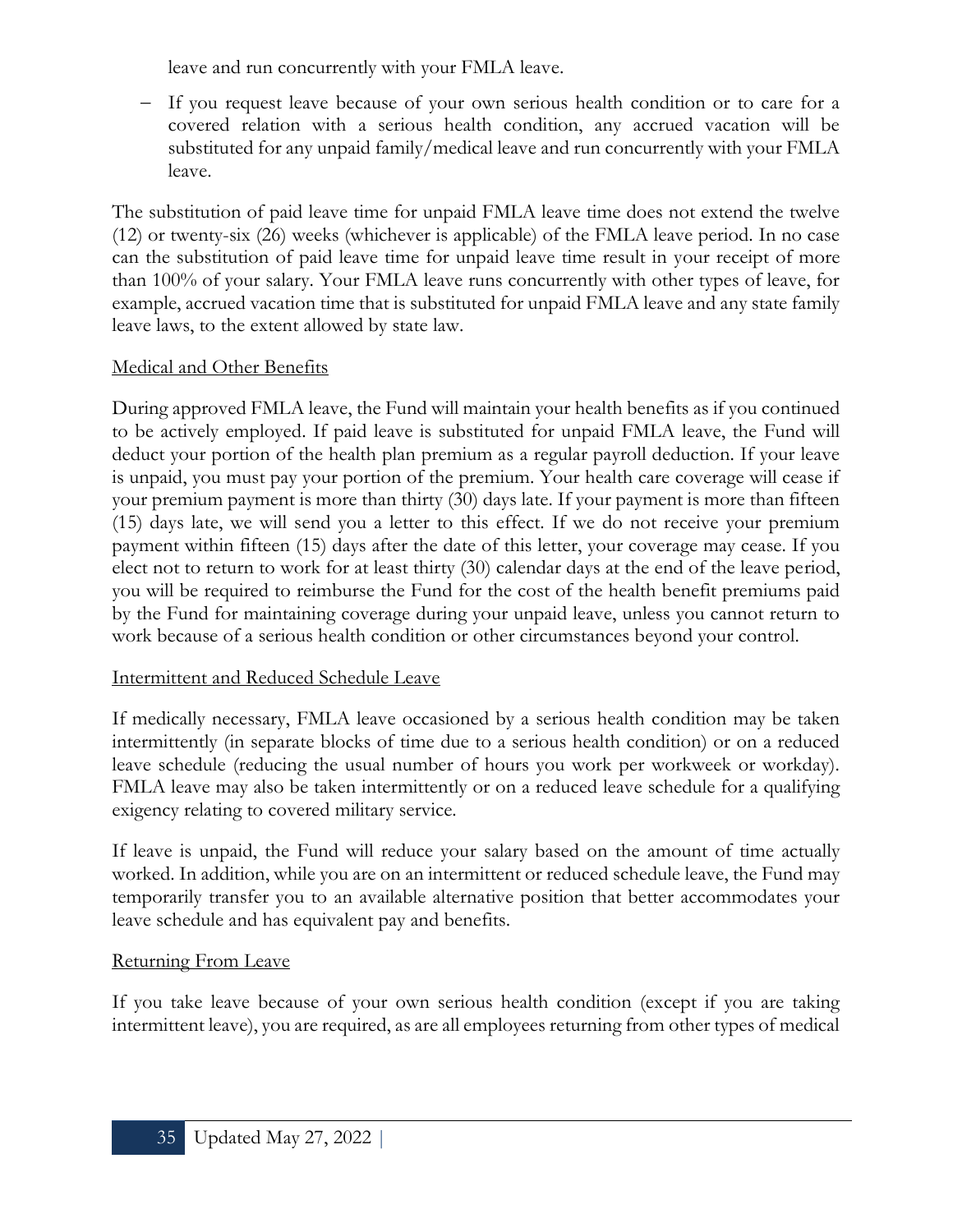leave, to provide medical certification that you are fit to resume work. Otherwise, you will not be permitted to resume work until it is provided.

#### State or Local Family and Medical Leave Laws and Other Fund Policies

Where state or local family and medical leave laws offer more protections or benefits to employees, the protections or benefits that are more favorable to the employee, as provided by such laws, will apply.

# **Other Benefits**

The Fund provides medical and dental insurance benefits to its employees and their eligible dependents. The terms governing an employee's (and his or her eligible dependents) eligibility and coverage under such plans are set forth in the applicable plan documents.

The Fund offers retirement benefits to its employees through participation in a simplified employee plan ("SEP"). Each employee is eligible to participate in such SEP as set forth in the employee's employment agreement.

The Fund is committed to providing cost-effective benefits, which assist employees in being physically and mentally healthy. The benefits and services offered by the Fund may be changed or terminated at any time upon approval of the Board and do not constitute a guarantee of continued employment with the Fund.

Benefits are accompanied by eligibility requirements which must first be met by the employee and dependents (if applicable) before being able to be covered. The provisions of and eligibility for the various benefits are governed by each Plan instrument which may be a plan document or certificate of coverage, or both. With respect to medical and dental coverage, life insurance, the employee assistance and wellness programs, the definition of eligible dependent may vary from plan to plan.

This description of employee benefits only summarizes the provisions of a formal benefit plan document and does not attempt to cover all of the details contained in the plan document. The operation of the plan, including events making you eligible or ineligible for benefits, the amount of benefits to which you (or your beneficiaries) may be entitled, and actions you (or your beneficiaries) must take to request and support a claim for benefits will be governed solely by the terms of the official plan document. To the extent that any of the information contained in these Policies, a summary plan description ("SPD") or any information you receive orally is inconsistent with the official plan document, the provisions set forth in the plan document will govern in all cases. If you wish to review the plan document, please contact the Executive Director.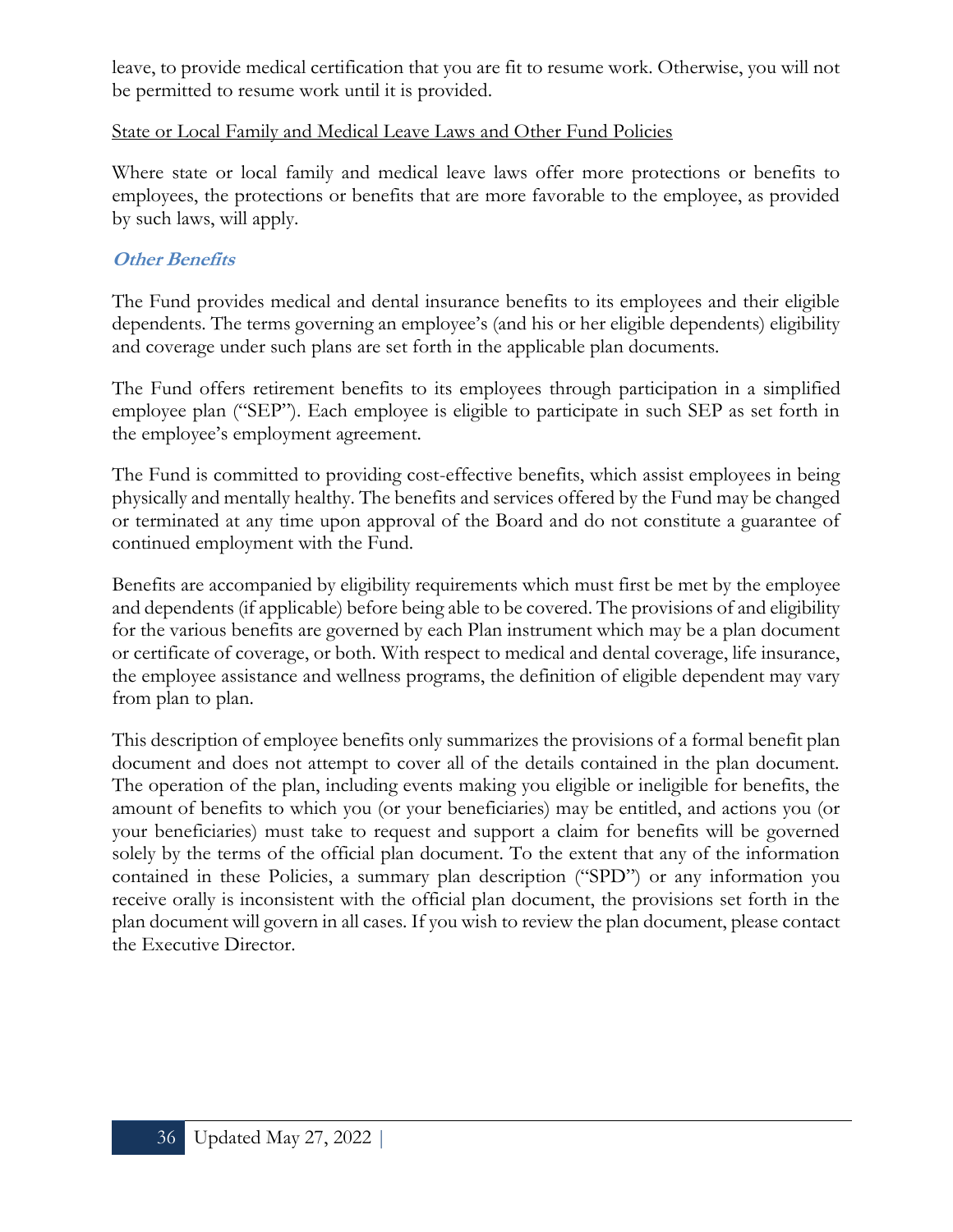# **PERFORMANCE COUNSELING/DISCIPLINE**

Every employee has the duty and the responsibility to be aware of and abide by existing rules and policies. Employees also have the responsibility to perform job duties to the best of their ability and to the standards as set forth in the job description or as otherwise established.

The Fund supports the use of progressive discipline to address issues such as poor work performance or misconduct. Our progressive discipline policy is designed to provide a corrective action process to improve and prevent a recurrence of undesirable behavior and/or performance issues. Our progressive discipline policy has been designed consistent with our organizational values, HR best practices and employment laws.

Outlined below are the steps of our progressive discipline policy and procedure. The Fund reserves the right to combine or skip steps in this process depending on the facts of each situation and the nature of the offense. The level of disciplinary intervention may also vary. Some of the factors that will be considered are whether the offense is repeated despite coaching, counseling and/or training; the employee's work record; and the impact the conduct and performance issues have on the Fund.

The following outlines the Fund's progressive discipline process:

- − Verbal warning and counseling: The Executive Director will advise, and in the case of the Executive Director's substandard work performance, the Board Vice-Chairman will advise, the employee of his or her unsatisfactory performance and recommend specific areas for improvement. A written record of the discussion is placed in the employee's file for future reference.
- − Written warning: Written warnings are used for behavior or violations that the Executive Director, or the Board Vice-Chairman, as applicable, considers serious or in situations when a verbal warning has not helped change unacceptable behavior. Written warnings are placed in an employee's personnel file, and this document should include identification of the violation, indication of necessary improvement, and information concerning further disciplinary action that could result from failure to show improvement.
- Performance improvement plan: Whenever an employee has been involved in a disciplinary situation that has not been readily resolved or when he or she has demonstrated an inability to perform assigned work responsibilities efficiently, the employee may be given a final warning or placed on a performance improvement plan (PIP). PIP status will last for a predetermined amount of time not to exceed ninety (90) days. Within this time period, the employee must demonstrate a willingness and ability to meet and maintain the conduct and/or work requirements as specified by the Executive Director, or the Board Vice-Chairman, as applicable. At the end of the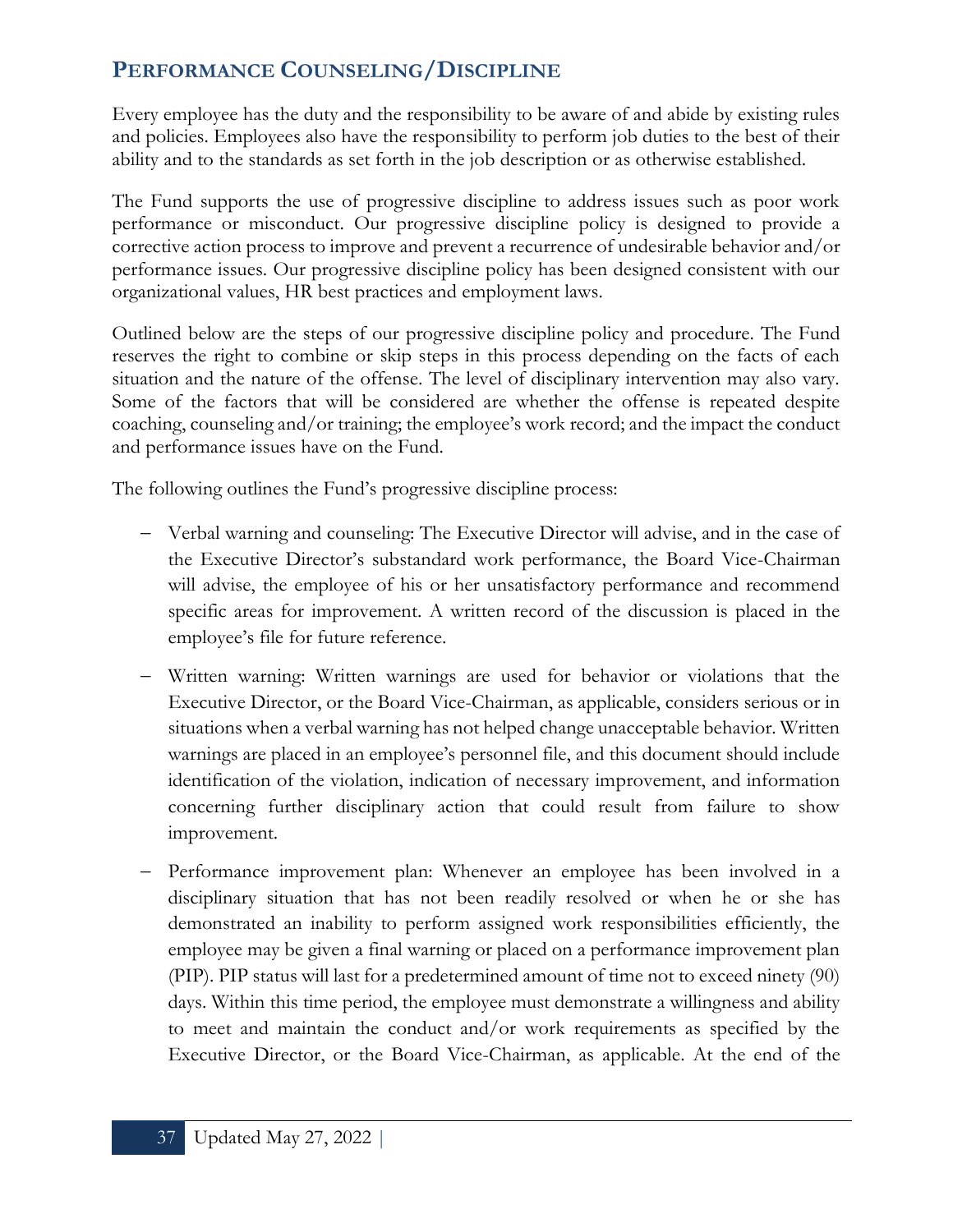performance improvement period, the performance improvement plan may be closed or, if established goals are not met, termination of employment may occur.

The Fund reserves the right to determine the appropriate level of discipline for any inappropriate conduct, including oral and written warnings, probation, suspension with or without pay, demotion and termination of employment.

# **SEPARATION OF EMPLOYMENT**

Separation of employment with the Fund can occur for several different reasons.

- − Resignation: Although we hope your employment with the Fund will be a mutually rewarding experience, we understand that varying circumstances cause employees to voluntarily resign employment. Resigning employees are encouraged to provide two (2) weeks' notice, in writing, to facilitate a smooth transition out of the organization. If an employee provides less notice than requested, the employer may deem the individual to be ineligible for rehire depending on the circumstances regarding the notice given. Even though a two (2) week notice is requested for a resignation, management at its discretion may activate a resignation earlier.
- − Retirement: Employees who wish to retire are requested to notify the Executive Director, or in the case of the retirement of the Executive Director, the Board, in writing at least one (1) month before the planned retirement date.
- − Job abandonment: Employees who fail to report to work or contact the Executive Director for three (3) consecutive workdays shall be considered to have abandoned the job without notice, effective at the end of their normal shift on the third day.
- − Termination: Employees of the Fund are employed on an at-will basis, and the Fund retains the right to terminate an employee at any time. All terminations shall be subject to the discretion of the Executive Director, except for the termination of the Executive Director, which shall be subject to the discretion of the Board.

The separating employee must return all Fund property at the time of separation. Failure to return some items may result in deductions from the final paycheck.

All employees who leave the service of the Fund for any reason shall receive all pay, which may be due them with the following qualifications:

− Regular employees shall be paid for all unused vacation leave accumulated up to a maximum of two-hundred and forty (240) hours in a single lump-sum payment within sixty (60) days of the date of separation (such maximum amount will be pro-rated for a part-time employee in a regular position).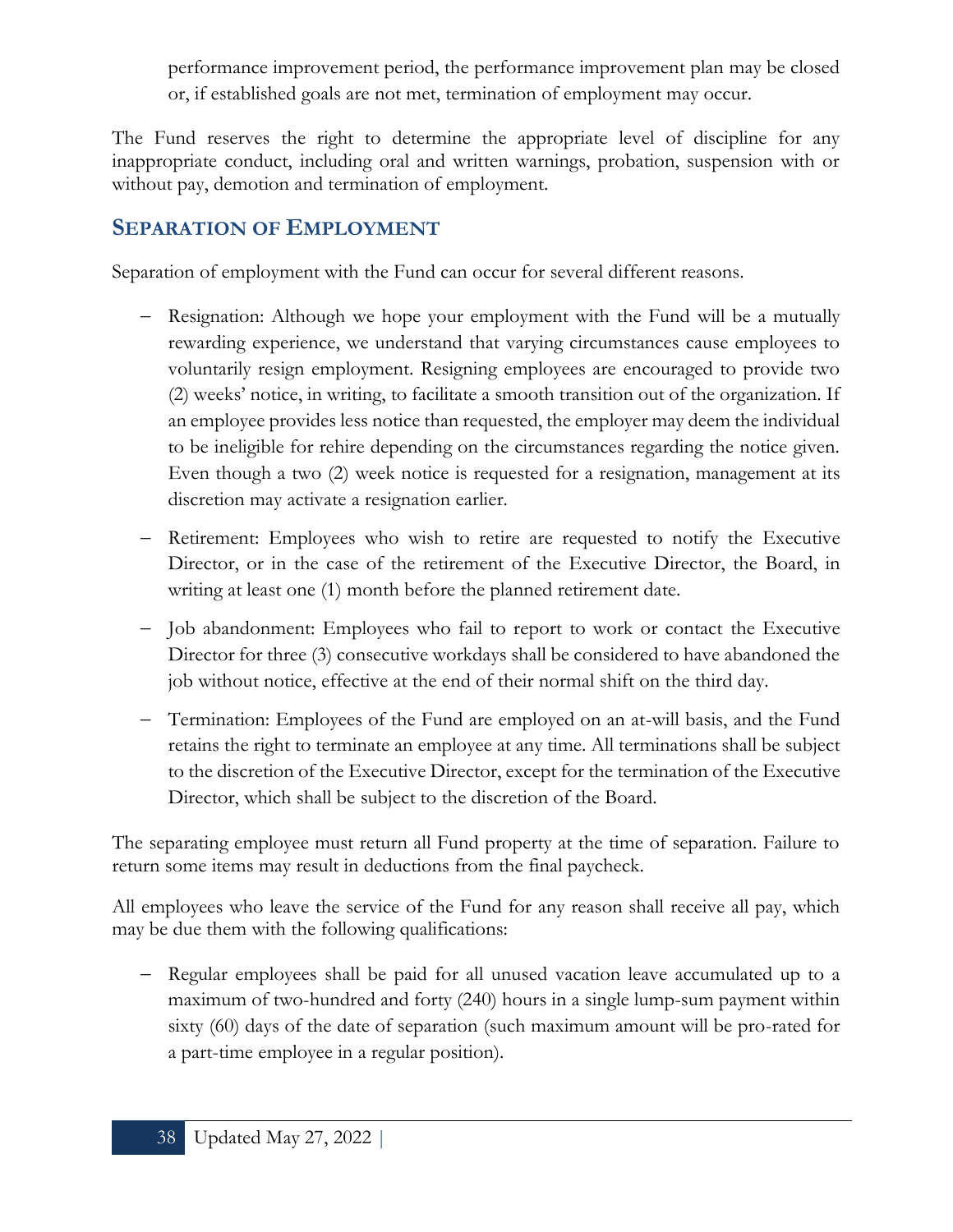− Employees forfeit any other accrued but unused paid leave benefits as of the date of separation, including, without limitation, all accrued but unused sick leave benefits.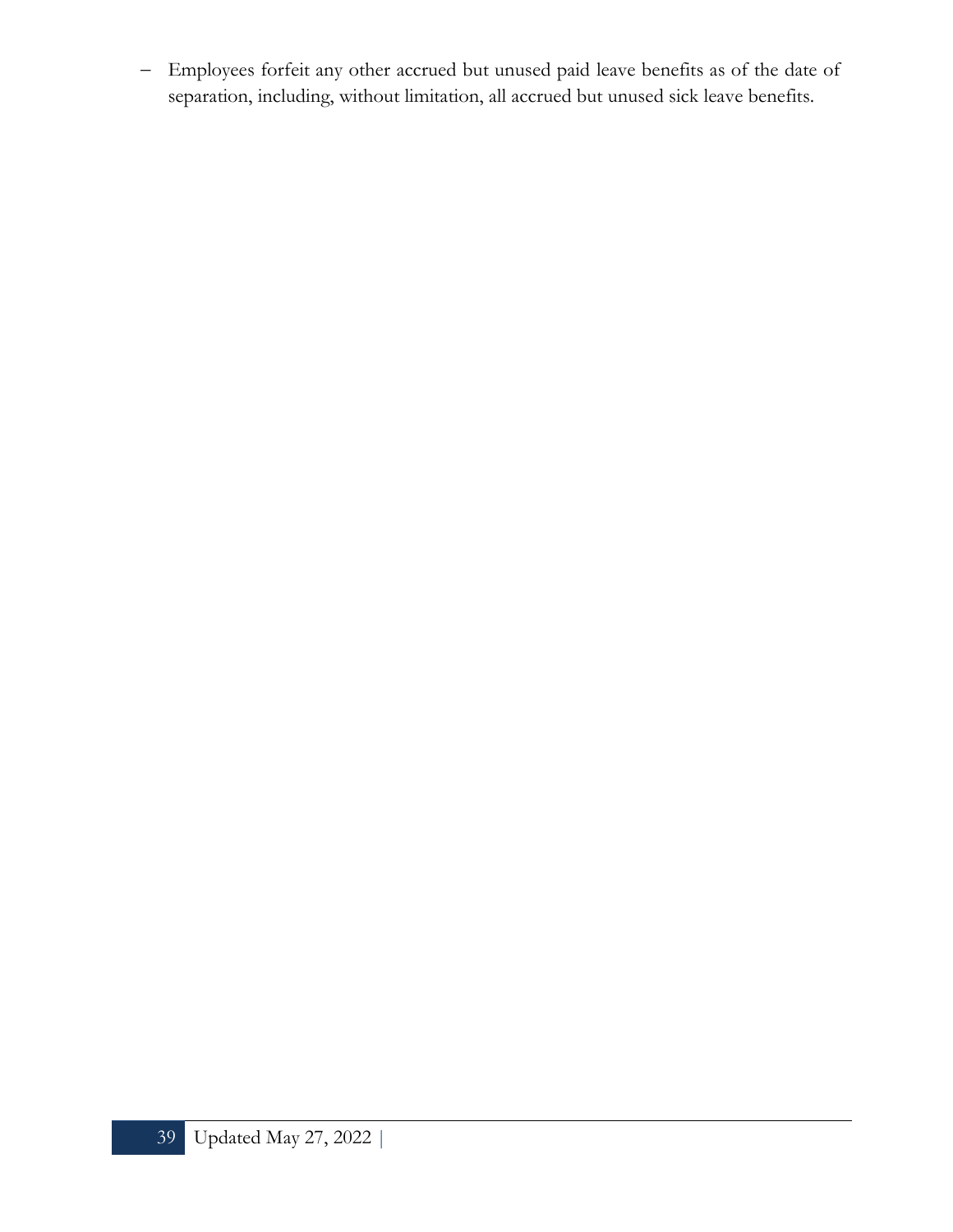# **EXHIBIT A**

# **Salary Range for Executive Director**

# **Effective as of August 23, 2021**

| <b>Job Title</b>          | Minimum Salary | <b>Midpoint Salary</b> | <b>Maximum Salary</b> |
|---------------------------|----------------|------------------------|-----------------------|
| <b>Executive Director</b> | \$128,360      | \$166,867              | \$205,375             |